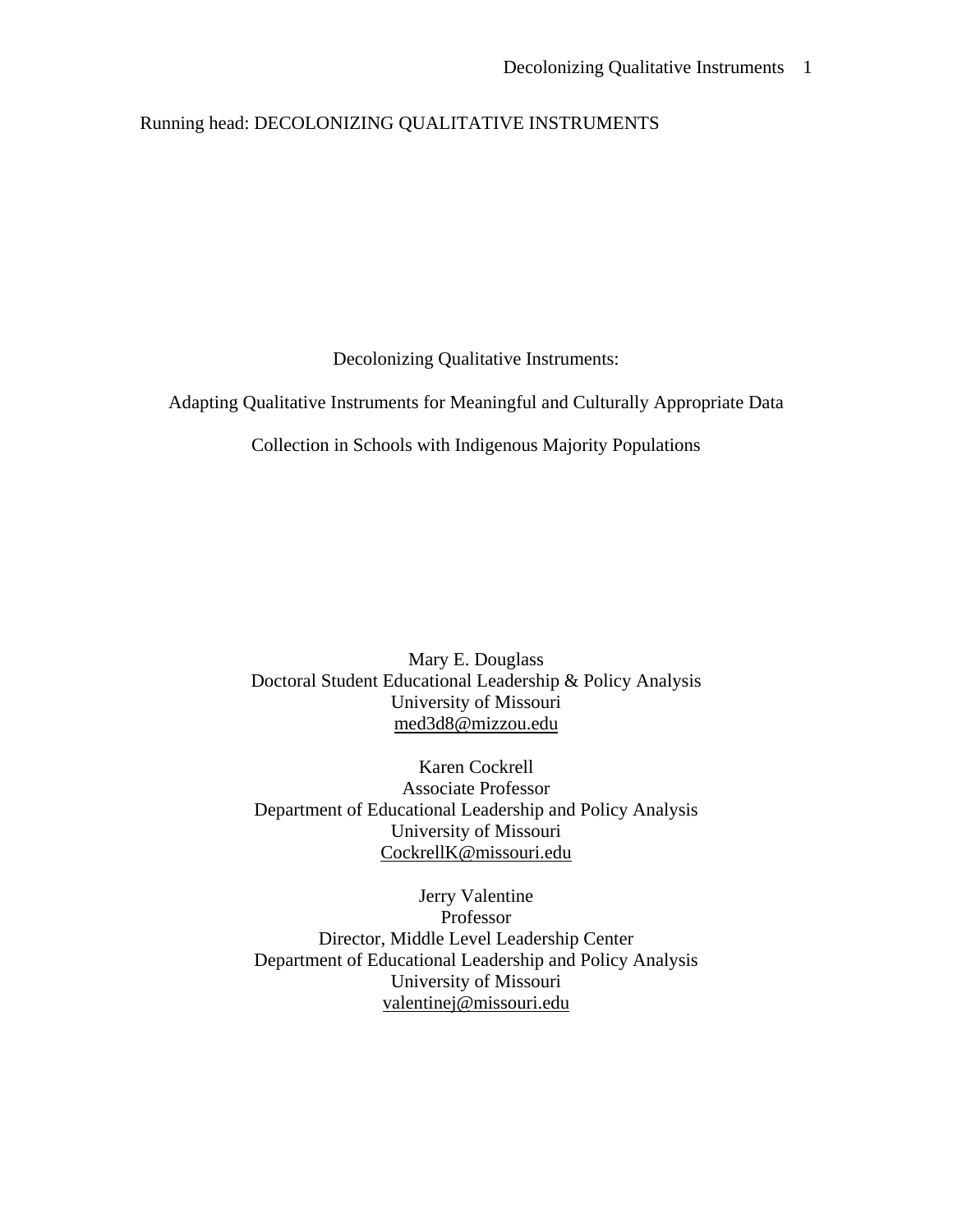Decolonizing Qualitative Instruments:

Adapting Qualitative Instruments for Meaningful and Culturally Appropriate Data Collection in Schools with Indigenous Majority Populations

In the introduction to *On Common Ground: The Power of Professional Learning Communities*, Rick and Rebecca DuFour and their co-editor Robert Eaker (2005) draw a significant conclusion about the common elements necessary for school change. In synthesizing the collective writings of the 21 authors whose manuscripts comprise their book, the Dufours and Eaker note that each of these leading experts on school improvement and change

"supports the premise that students would be better served if educators embraced learning rather than teaching as the mission of their school, if they worked collaboratively to help all students learn, and if they used formative assessments and a focus on results to guide their practice and foster continuous improvement" (p. 5).

The Instructional Practices Inventory (IPI) process for profiling student engaged learning effectively supports those contentions.

 The IPI was developed in 1996 by Bryan Painter and Jerry Valentine for use in Project ASSIST (Achieving Success through School Improvement Site Teams), a multiyear, comprehensive, systemic school reform initiative of the Missouri Center for School Improvement. The IPI was specifically designed as a process for profiling student engaged learning and facilitating faculty analysis of the profiles to promote instructional change and organizational learning. The IPI is a very practical system for understanding learning across an entire school that provides one form of data valuable when a school faculty begins the critical conversations described in DuFour's quote.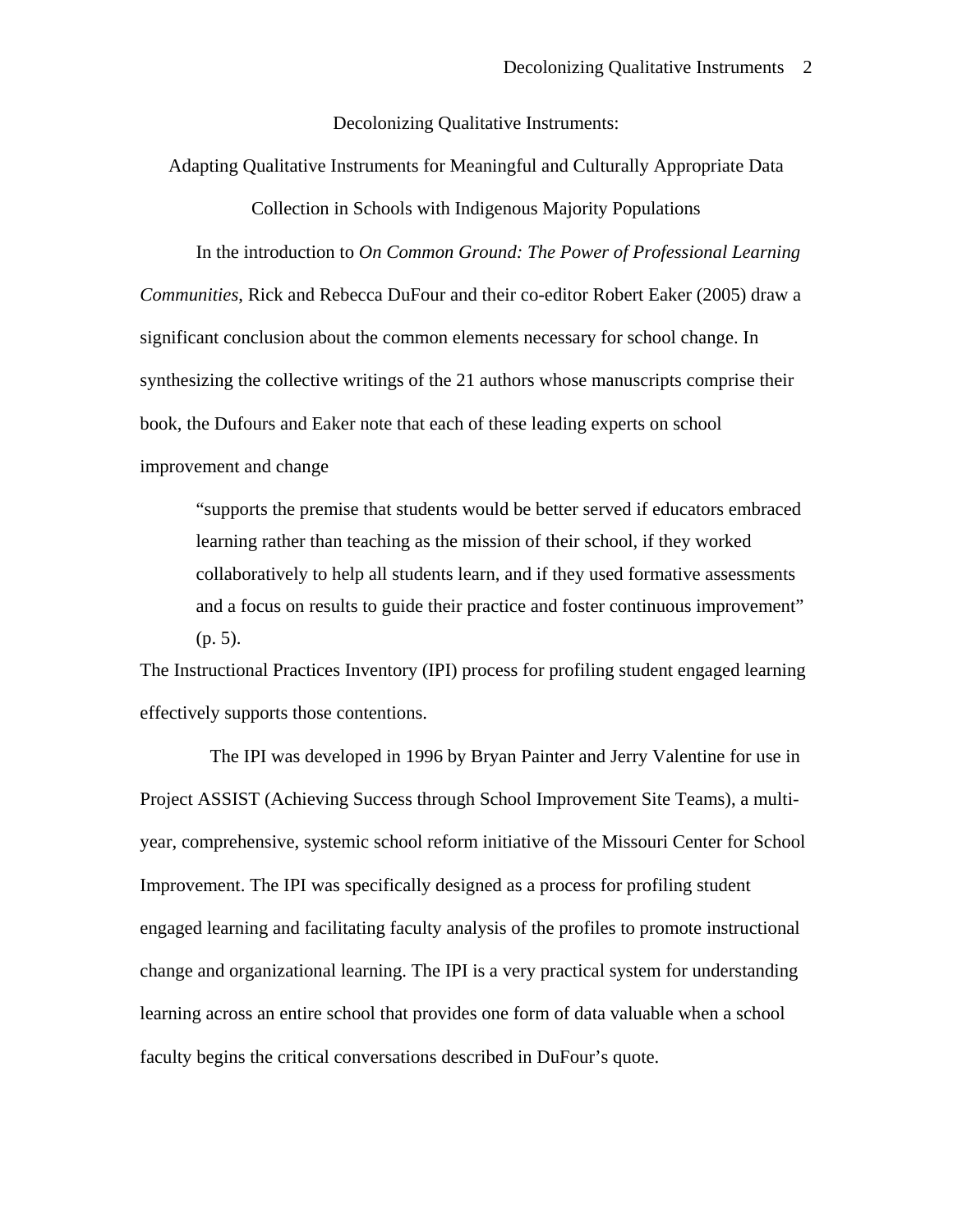The development of the IPI instrument began with a review of the existing research and literature of the era. The findings were replete with insight about best instructional practices, but lacking in instruments and processes for collecting and analyzing practices for a school improvement initiative. Writers of that era noted the emphasis given to structural and organizational reform and the corresponding paucity of attention to instructional change (Newmann and Wehlage, 1995; Hopkins, Ainscow, and West, 1994). The review of the research and literature provided three broad categories associated with student learning characterized as student-engaged instruction, teacherdirected instruction, and student disengagement. The three broad categories were easy to understand but insufficient as the basis for the types of data that would be needed to foster teacher reflection and serve as a dependent variable to assess the impact of the school improvement initiatives of Project ASSIST.

The critical questions that emerged from the literature that formed the basis for the development of the Instructional Practices Inventory (IPI) in 1996 were:

- How do you collect data that will be accepted by faculty as a fair and accurate representation of student learning throughout the school?
- How do you depict those data in a simple, meaningful format for analysis?
- How do you engage all faculty members in study and reflection about the data that will lead to improved instructional practices throughout the school?
- How does a faculty know if their profiles are typical, excellent, or poor compared to profiles in other similar schools?

The IPI process, 1) focuses on student engagement and learning, 2) engages teachers in whole-faculty and small-group collaborative analysis, reflection, and decision-making of the profile data, and 3) provides extensive formative data so teachers can frequently monitor and adjust practices. The IPI process accomplishes two purposes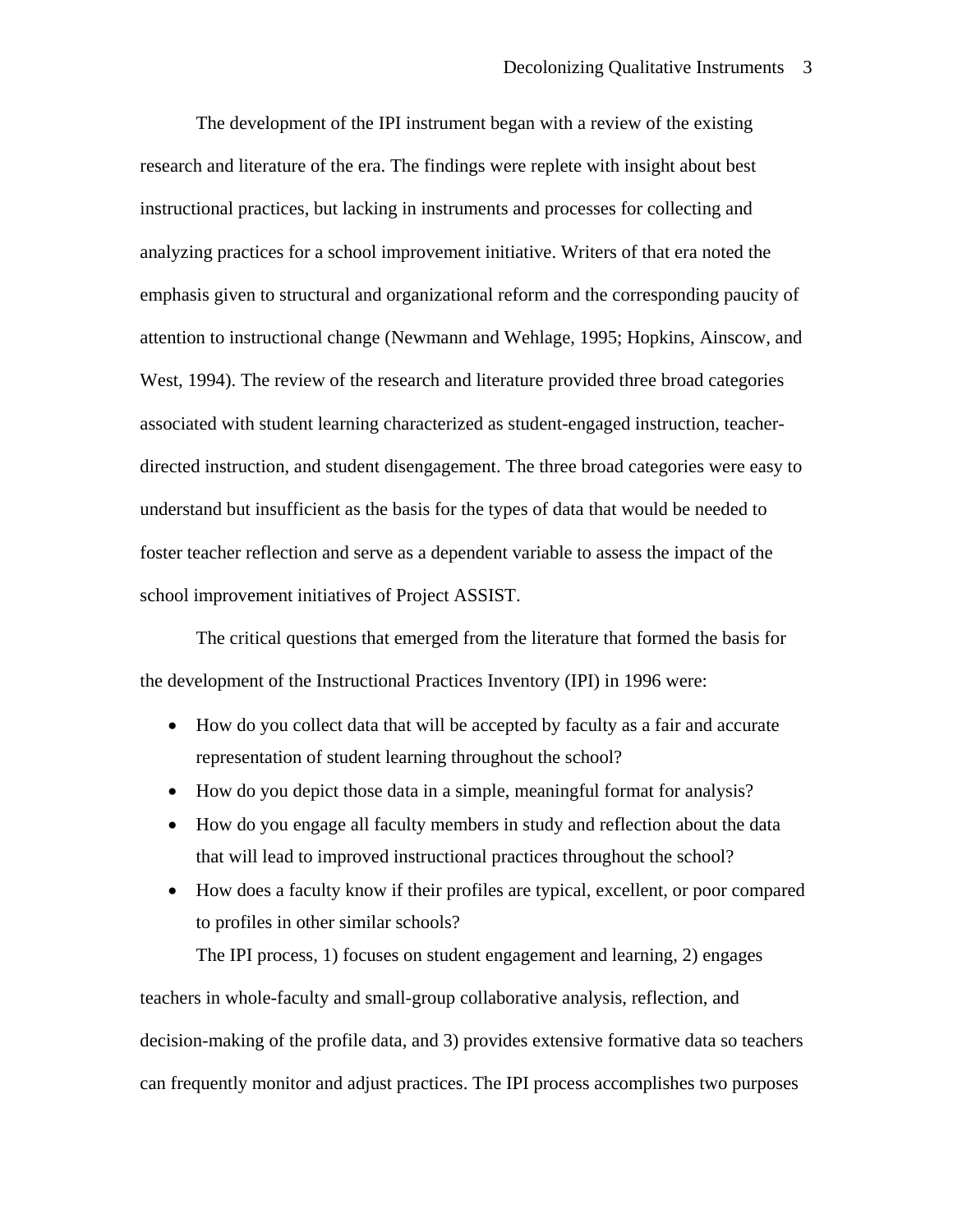considered by most as critical to effective school improvement. First, the IPI produces a school-wide picture of student engaged learning that serves as a basis for faculty collaborative conversations, reflection, and instructional improvement. Secondly, the IPI serves as "gain" or "outcome" data for understanding whether school improvement initiatives have influenced student learning. These components of the IPI process support continuous change and collectively foster organizational learning.

The IPI categories that are coded during the IPI profiling process conducted in mainstream American schools, and common instructional "look-fors" associated with each category, are presented in Figure 1.

| <b>Figure 1</b>                                     |  |
|-----------------------------------------------------|--|
| <b>Instructional Practices Inventory Categories</b> |  |

| <b>Broad</b>                         | Coding                                                       | <b>Common Observer "Look-Fors"</b>                                                                                                                                                                                                                                                                                                                 |  |  |  |
|--------------------------------------|--------------------------------------------------------------|----------------------------------------------------------------------------------------------------------------------------------------------------------------------------------------------------------------------------------------------------------------------------------------------------------------------------------------------------|--|--|--|
| <b>Categories</b>                    | <b>Categories</b>                                            |                                                                                                                                                                                                                                                                                                                                                    |  |  |  |
|                                      | <b>Student Active</b>                                        | Students are engaged in higher-order learning. Common examples                                                                                                                                                                                                                                                                                     |  |  |  |
|                                      | <b>Engaged</b>                                               | include authentic project work, cooperative learning projects,                                                                                                                                                                                                                                                                                     |  |  |  |
|                                      | Learning                                                     | hands-on learning, problem-based learning, demonstrations, and                                                                                                                                                                                                                                                                                     |  |  |  |
| Student-                             | (6)                                                          | research.                                                                                                                                                                                                                                                                                                                                          |  |  |  |
| <b>Engaged</b><br><b>Instruction</b> | <b>Student</b><br>Learning<br><b>Conversations</b><br>(5)    | Students are engaged in higher-order learning conversations. They<br>are constructing knowledge or deeper understanding as a result of<br>the conversations. Common examples are cooperative learning,<br>work teams, discussion groups, and whole-class discussions.<br>Conversations may be teacher stimulated but are not teacher<br>dominated. |  |  |  |
| Teacher-<br><b>Directed</b>          | <b>Teacher-Led</b><br><b>Instruction</b><br>(4)              | Students are attentive to teacher-led learning experiences such as<br>lecture, question and answer, teacher giving directions, and media<br>instruction with teacher interaction. Discussion may occur, but<br>instruction and ideas come primarily from the teacher. Higher<br>order learning is not evident.                                     |  |  |  |
| <b>Instruction</b>                   | <b>Student Work</b><br>with Teacher<br><b>Engaged</b><br>(3) | Students are doing seatwork, working on worksheets, book work,<br>tests, video with teacher viewing the video with the students, etc.<br>Teacher assistance, support, or attentiveness to the students is<br>evident. Higher-order learning is not evident.                                                                                        |  |  |  |
| <b>Disengagement</b>                 | <b>Student Work</b><br>with Teacher<br>not Engaged<br>(2)    | Students are doing seatwork, working on worksheets, book work,<br>tests, video without teacher support, etc. Teacher assistance,<br>support, or attentiveness to the students is not evident. Higher-<br>order learning is not evident.                                                                                                            |  |  |  |
|                                      | Complete<br><b>Disengagement</b><br>(1)                      | Students are not engaged in learning directly related to the<br>curriculum.                                                                                                                                                                                                                                                                        |  |  |  |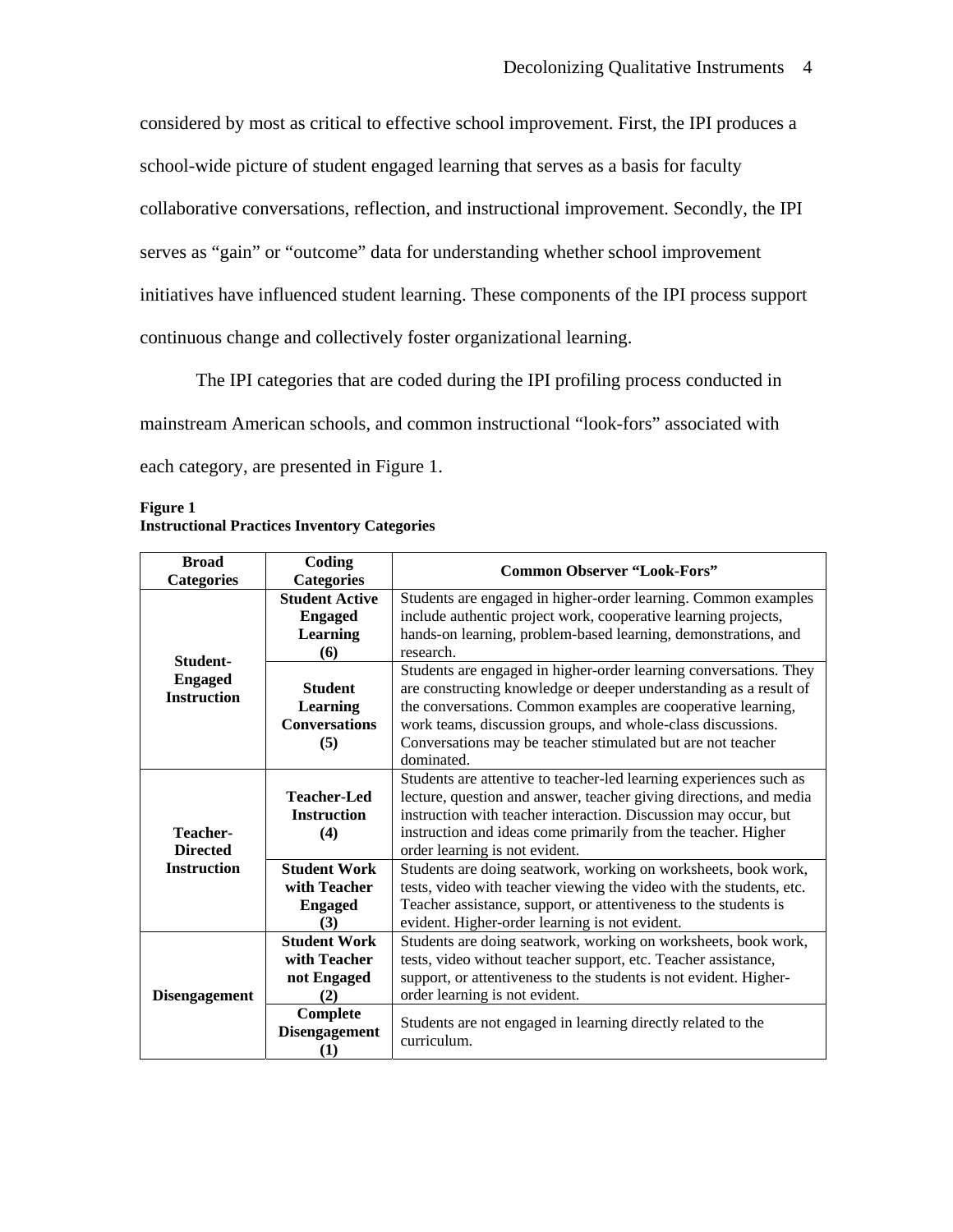The process for collecting and profiling IPI data must be consistently accurate per the coding categories to produce information that teachers view as fair and accurate in order for the data to be used as a basis for reflection and change. Inter and intra-rater reliability is critical to produce accurate and reliable data. The reflections, goals, and decisions based on data collected without establishing rater reliability may foster inappropriate changes in instruction, programs, or professional development.

Examples of these observational settings include classes with substitute teachers, special education teachers, student teachers, and multiple teachers working simultaneously with the same set of students, learning experiences outside the regular classroom, and learning experiences in the library or media center. Protocols are also established in the unusual situations where a definitive code is not apparent and describe how the observer can be consistent in such situations while creating the optimum profile.

Observers who collect IPI data using the IPI Rubric and protocols (appendix A) are expected to receive formal training in the use of the IPI process, including completion of an IPI observer training workshop and achieving a rater-reliability rating of .80 or higher.

Project ASSIST provided the initiative for the development of the IPI, but the utility of the instrument has grown well-beyond that reform effort. Hundreds of schools across the United States use the IPI process regularly to monitor student engagement, reflect on their instructional practices, and design professional development to address their defined issues. There are now thousands of IPI data collectors available in schools and state agencies to collect the profiles and facilitate faculty learning conversations. Leaders of schools that consistently engage faculty with IPI profile data by utilizing the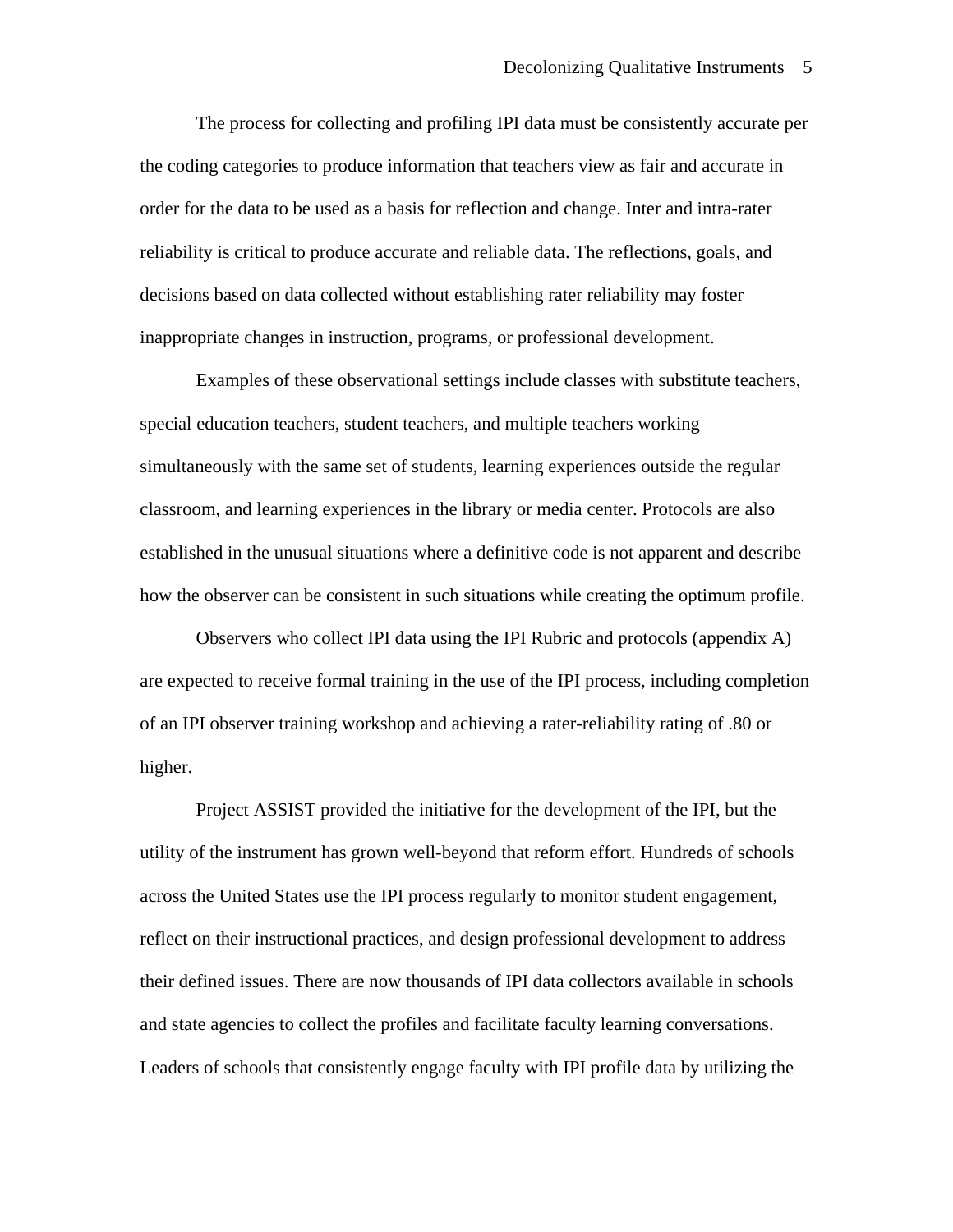recommended steps for teacher engagement (appendix B) commonly attribute positive changes as a result of their efforts.

## *Ineffective Use of IPI Process*

 There is a fine line between the effective use of any tool or process for change and the misuse of that same tool or process. The IPI process is an easy victim for "potential misuse." Over the more than ten years of use, several concerns have surfaced as schools implement, or more accurately "try" to implement, the IPI process.

 The most common concern is the collection of data by individuals who lack observer/coder reliability. In the IPI process the observer may make 150 observations on a given day and then repeat that process multiple times over the next year or two. Without established protocols and without a process to systematize the coding of the observations, including numerous "atypical" learning experiences that must be coded to an established protocol, the validity (accuracy) of the observers' codes and the reliability (consistent accuracy) will produce profiles with significant error and could cause faculty to reflect and make critical, long-term decisions based upon invalid or unreliable data.

 A second concern is the ineffective use of the profiles. One ineffective use is the absence of engagement of the faculty in the study and use of the data. Principals and/or central office administrators collect the data, generate the profiles, study the profiles and then file them, or at best, use them in a state report. Either way, instructional change does not occur, therefore, student learning is not enhanced. Another ineffective use occurs when the faculty members do have a chance to see the data but their engagement with the data are not "facilitated" in a manner that produces results. They see the data, talk about it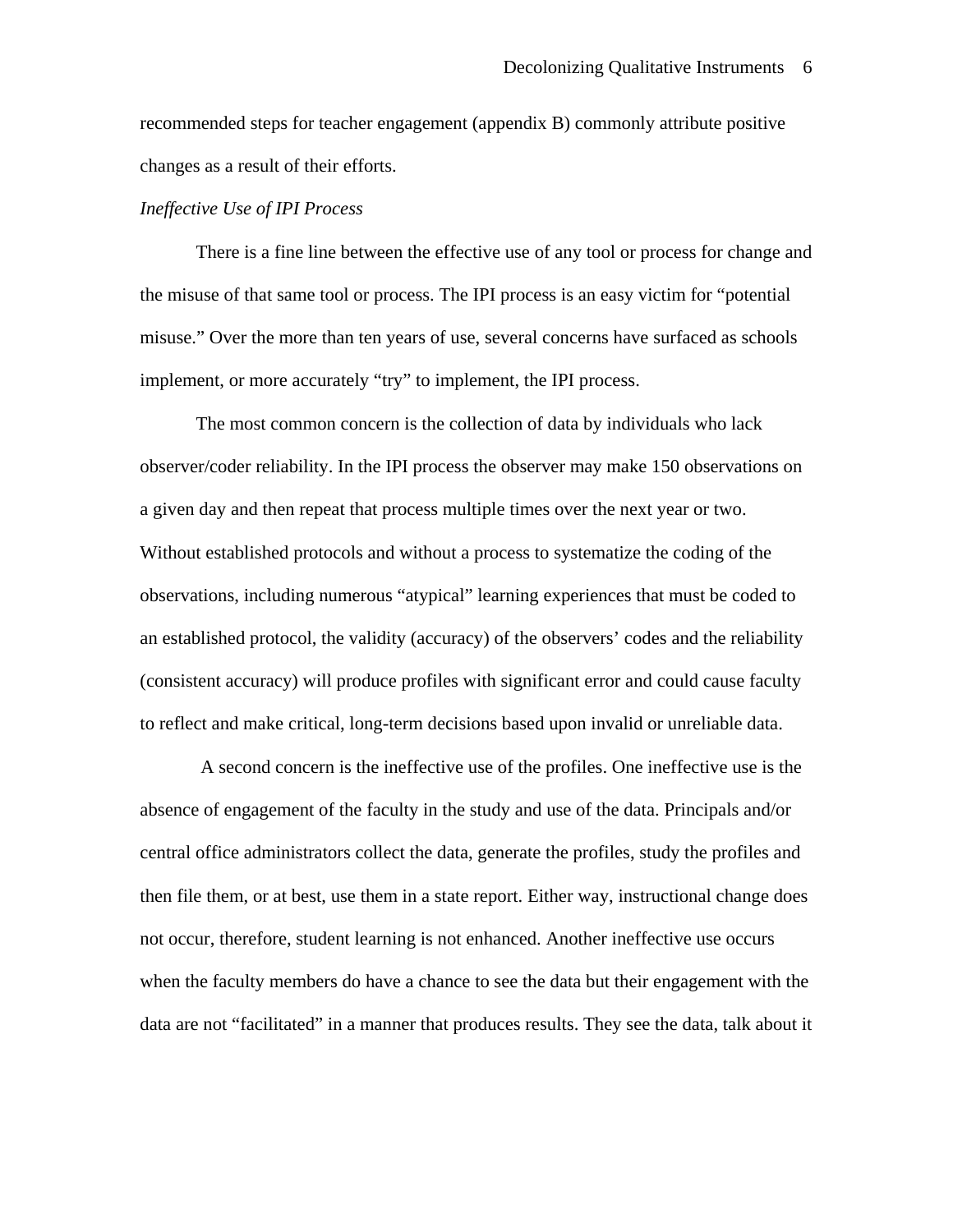for a while, and then move on to other topics during the faculty work session. Little, if any, change in instruction will occur.

The third concern, which is the basis of this study, is the use of the IPI in school settings which primarily serve historically disadvantaged indigenous populations. Specifically, the standard IPI rubric criteria may not be directly transferable to these schools. The use of inappropriate observational criteria and procedures is in effect a form of colonization by imposing standards of one population upon another for the purposes of measurement and evaluation (Smith, 1999). The use of the standard IPI in such culturally unique settings without adaptation may generate false data and lead to decision making and policy development that is inappropriate and potentially harmful to the population. Thus a need for a process to decolonize the instrument for use in culturally unique settings has been identified and must be addressed.

#### *Decolonizing the IPI for use in Indigenous Schools*

The status of recognized tribes as sovereign or quasi-sovereign nations, by some nation states, is a platform of political organization that provides the autonomy to tribes to construct and administer their schools as they choose. The student achievement goals, definitions of success, and the criteria used to determine success are likely to be unique to each school, community, and/or culture (Sharpes, 1982). Swisher (1994) and Pewewardy (2002) both emphasize the significance of the American Indian learning styles that are often unique and differ from the mainstream American schools. Therefore, the methods used to identify and measure the criteria for school success and student achievement must be based on the cultural and social capitals (Putnam, 2000) of the school, community, and/or culture. The development of a model and methods to properly collect data about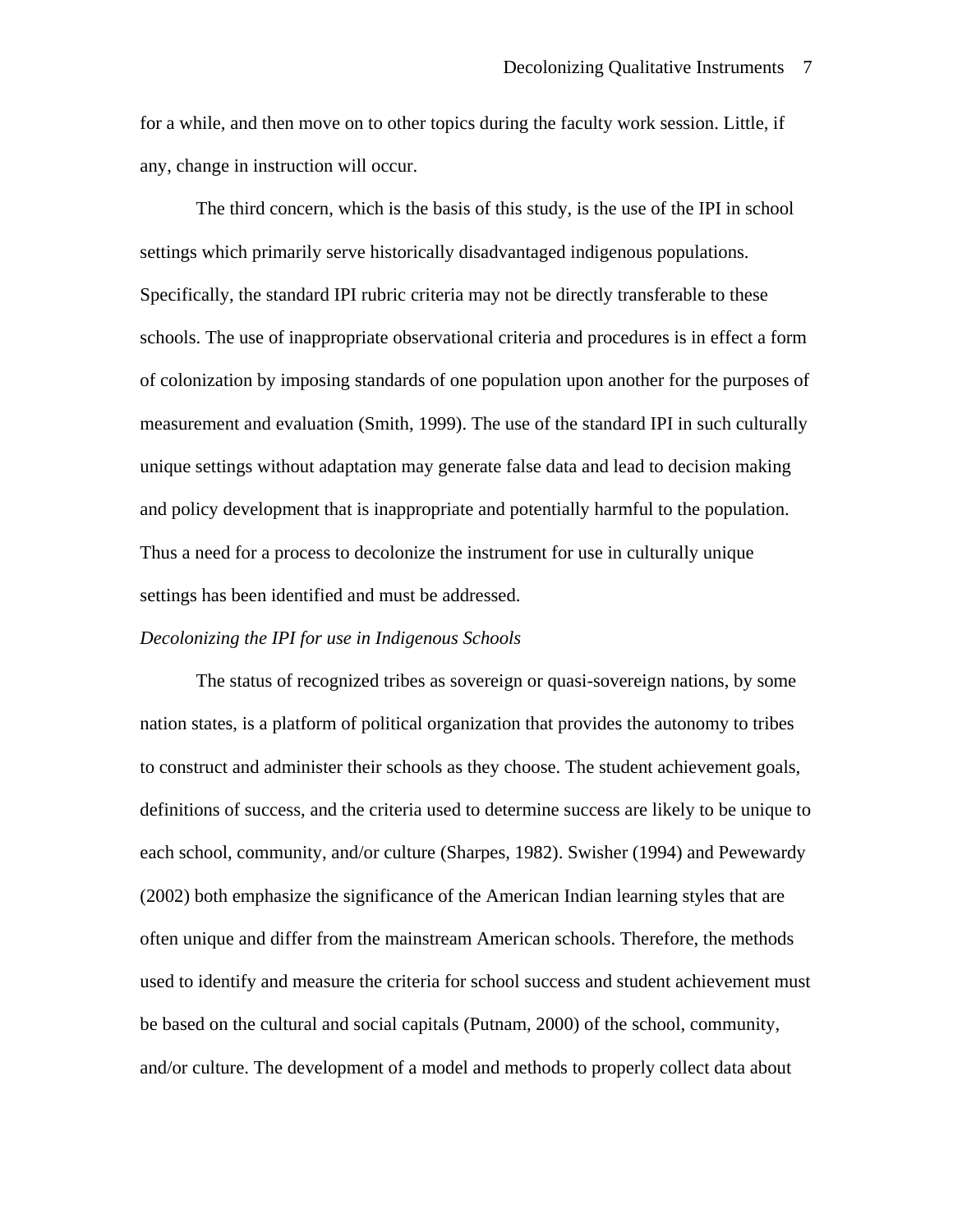indigenous communities and schools, review the data, and develop findings and conclusions emerged as Decolonizing Methodology (Smith, 1999) in the late  $20<sup>th</sup>$ century.

This instrument decolonization study is intended to explore and implement appropriate processes to adapt the rubric criteria for use in indigenous school settings. There is data that can be gathered with a properly adapted IPI that will illustrate and substantiate the argument that successful schools and students in indigenous communities structure success by integrating their unique social and cultural capital (Grande, 2004; Lomawaima, 2000; Putnam, 2000; Smith, 1999). Hirini Moko Mead (as cited in Diamond, 2003) sums up this critical nuance when he states

When I look at my career, I think one of my contributions might have been to make people realize that Maori Studies had to be linked to Maori culture as a whole. You can't divorce Maori Studies from its cultural base. If you look at other university subjects like English, its part of the English speaking world – it came out of and produced the experts for that world – so Maori Studies should be doing the same. (Diamond, 2003, p.164)

 It is the belief of this collaborative research team that assessment and evaluative instruments and processes can be utilized to collect data that is consistently reliable and valid when the instruments and processes are decolonized in collaboration with the indigenous school and community prior to implementation.

### Purpose

The purpose of this research project is to explore decolonizing an observational assessment process and consider its utility for use in diverse school settings. To meet this research goal, the research team selected the Instructional Practices Inventory (IPI), a process for profiling student engaged learning for school improvement. The research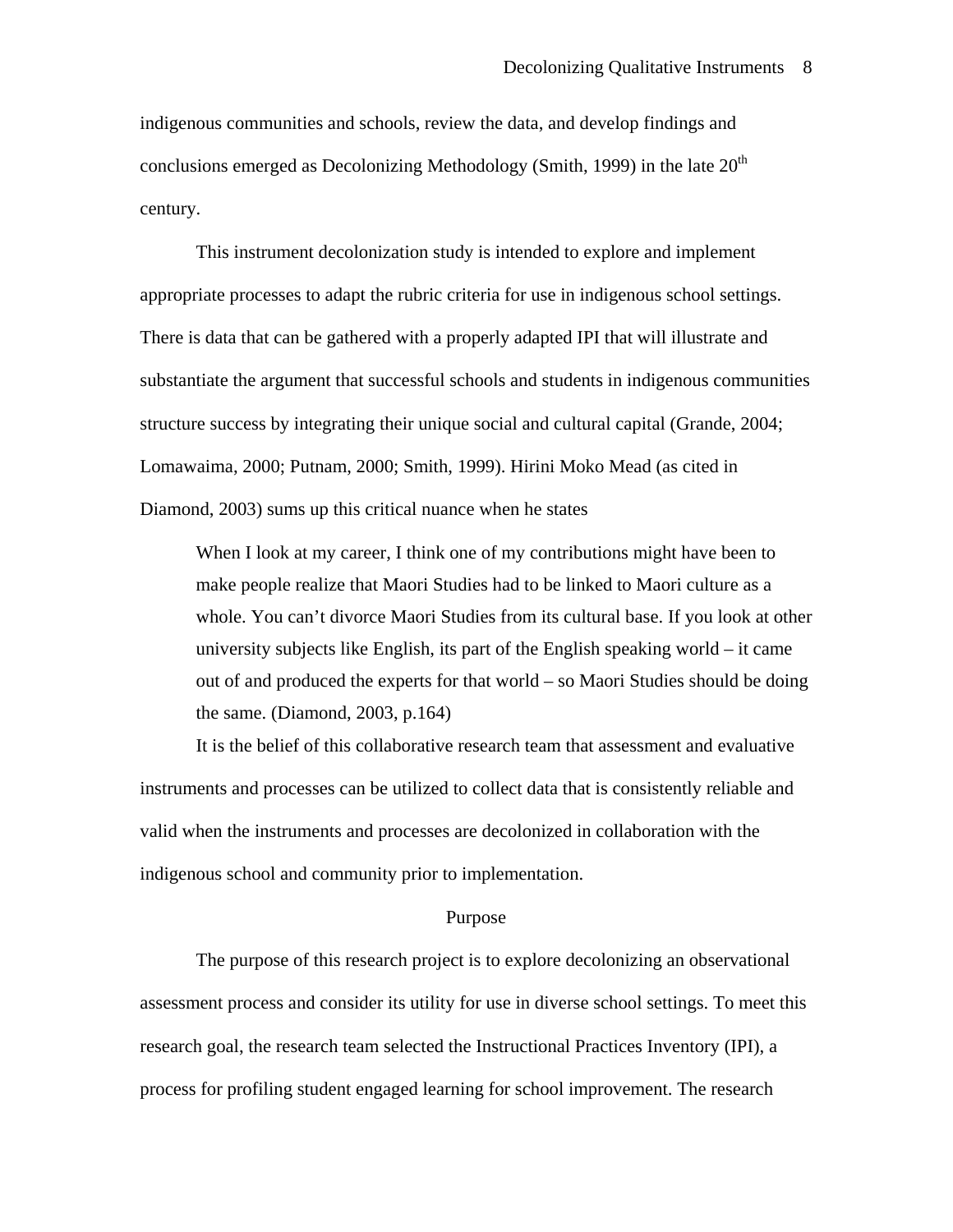team will examine: 1) the vocabulary used in the instrument, 2) the criteria used to classify observations, 3) the recommended procedures for facilitating faculty analysis and problem-solving, and 4) the utilization of cultural interpreters from the target populations.

#### Methods

 Following the foundational process of the IPI, the researchers' plan is to adapt the IPI process, the criteria for coding, and the dissemination of results within an individual indigenous school setting. Similarly to the original IPI process, the study will begin within a participating school with an introductory training session that will enable the researchers and participating faculty to develop appropriate criteria for coding according to the rubric.

Training sessions for IPI evaluators will include: 1) classroom based group training, 2) on-site practice application and observation, 3) post-training follow-up session(s), and 4) collected data analysis and interpretation (Valentine, 2005). We believe the training process of the IPI for use in schools with largely indigenous student populations should include cultural interpreters in the evaluator training process to review the vocabulary and the rubric observation criteria via discussion and practical on-site application to correctly identify and classify data. We also believe the cultural interpreters should review the process for facilitating faculty analysis and problemsolving, rendering recommendations appropriate to schools of indigenous minority populations.

To accomplish these goals selected educational leaders from schools with largely indigenous populations will be invited to participate in the IPI training process as used in schools setting that are not serving racially/ethnic student populations. Throughout the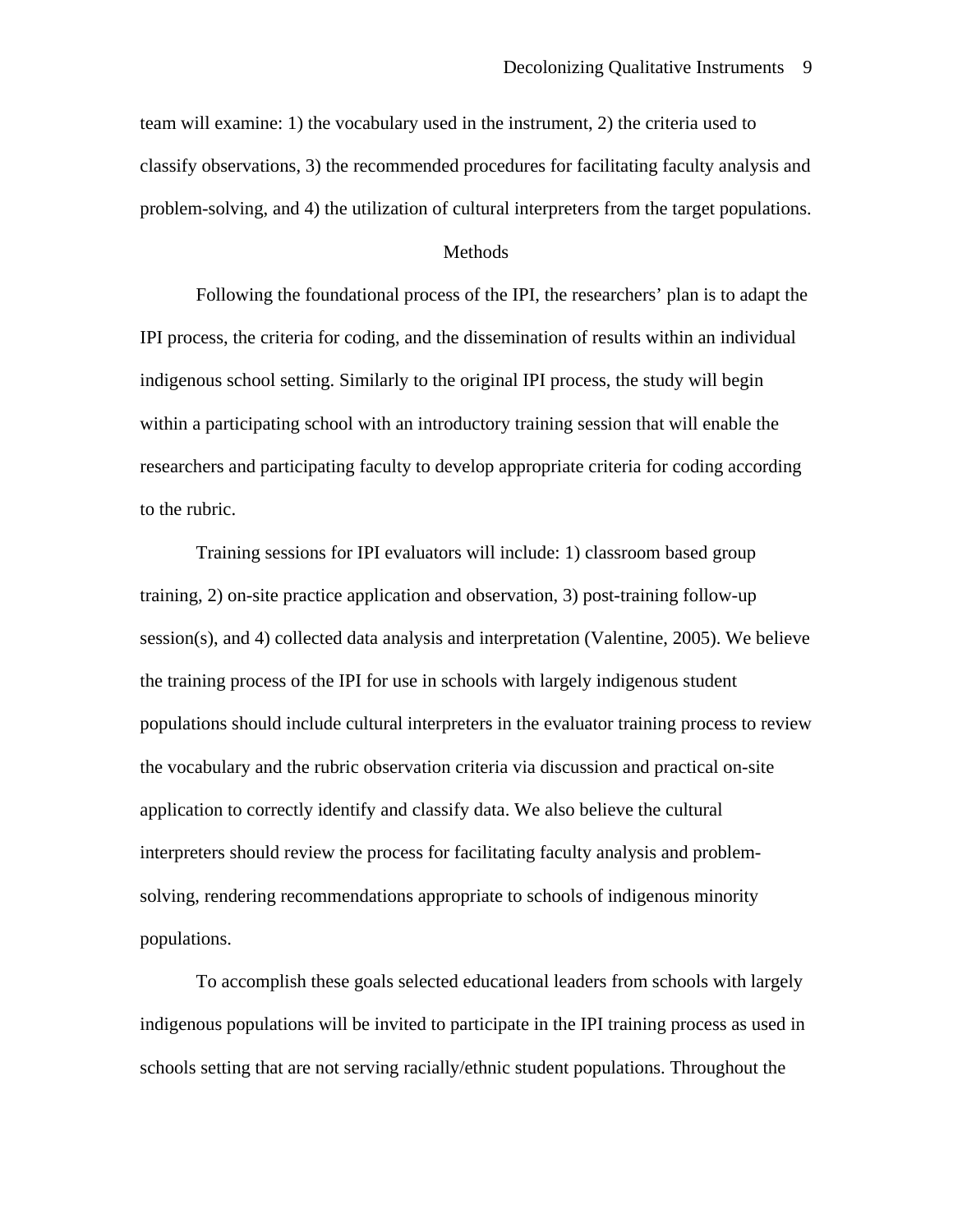training process, observers and presenters will maintain continuous dialogue and seek feedback from the educational leaders about the most appropriate language and processes to convey the concepts present in the IPI process. After modifications to the training process have been developed collaboratively by the trainers and the educational leaders providing feedback, the process will be used in the local school setting by the educators of the largely indigenous populations. Researchers will qualitatively and quantitatively analyze the degree to which the IPI process as modified produced positive results for the local school. In essence, did the modified process result in an instrument and a process for analyzing data that worked effectively in the largely indigenous population? Further, the research team will repeat this process in other largely indigenous populations to determine the degree to which adaptations made in one indigenous population are appropriate to another indigenous population.

#### **Discussion**

 The researchers feel that once a process is designed and implemented to adapt the IPI for use in indigenous settings, the processes for analyzing the data and applying the results for the purposes of school improvement and student achievement can occur in a manner consistent with the use of the IPI in non-indigenous populations. Granted, there may be unique methods of dissemination of information that apply to individual school communities. Data gathered appropriately using criteria that are culturally specific articulate into more reliable and valid data for use in school improvement and enhanced student achievement.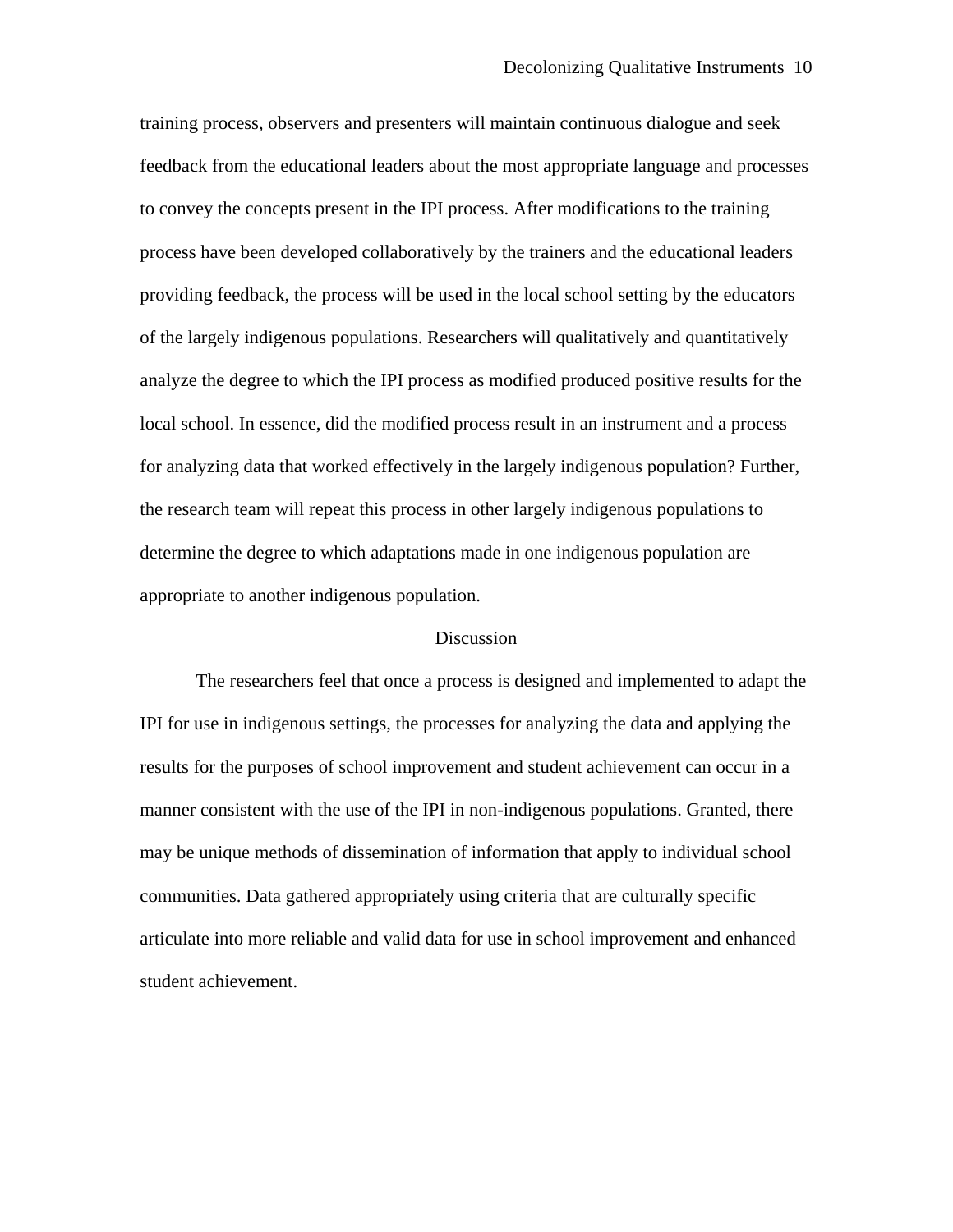### *IPI Profiles for Faculty Study, Reflection, and Goal Setting*

 In preparation to study the IPI data, the critical initial decision is "Who will facilitate the faculty study, reflection, and goal setting?" The most appropriate person to facilitate the faculty IPI work session is a member of the faculty who has been trained in the use of the IPI process. Even more advantageous is a school with two or more teachers who have the background to lead the discussion. All faculty members should be involved in the processes of data-profile analysis, reflection, and problem-solving. As is the case in most forms of reflection and change, there is no definitive answer as to who "must" be involved. Omitting some faculty from the discussions because they have supervisory, coaching, or other responsibilities is usually a mistake. Every effort should be made to schedule these critical instructional discussions at times when all faculty members can participate.

The individuals who must be supportive are the school principals or school leaders; but they must walk very gently in their leadership roles. The principal, who sees value in the use of the IPI profiles as a basis for faculty discussions, can easily be overly zealous about the value and may imply that he/she "wants" the faculty to make changes and to do so as soon as possible. In other words, when teachers view the principal as having ownership of the data, these teachers may not embrace the data. They may become critical of the implications and thus leave the principal in a position to dictate changes. This effort to find the "quick solution" to the complex problem may be well-intentioned by the principal, but generally results in little change in student learning. Principals must facilitate the use of the data to foster faculty-driven analyses and problem-solving. In so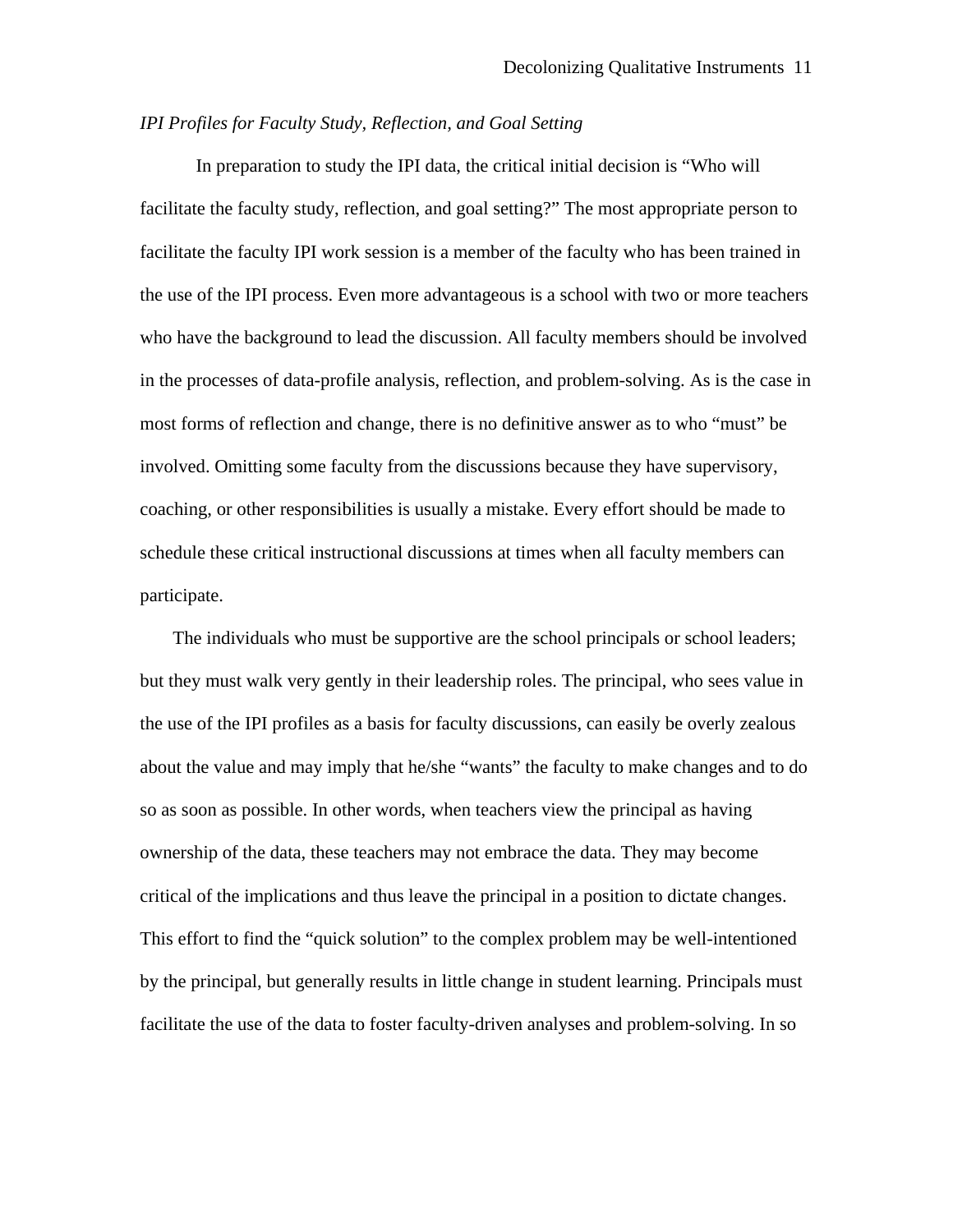doing they empower the teachers to use the instructional-learning data and cultivate organizational learning over time.

Once a faculty feels empowered, they learn together quickly and apply what they learn through their analysis of the IPI data to other forms of data and issues to be resolved for the school. The faculty are then on their way to becoming a learning organization. Teachers often grow as much from the discussions as from the conclusions. Through the discussions commitment to change evolves. Thus, the principals must navigate the fine line between being perceived as supportive or being perceived as mandating faculty change based upon the data. The motivation for faculty study and subsequent lasting change must be internal, while supported by external encouragement and support.

Whole-faculty discussions can be supplemented with additional small group discussions in departments at the secondary level, interdisciplinary teams at the middle level, or grade level teams at the elementary level. The findings from those groups can be added to the plan of action by the school improvement team or shared with the faculty during the discussions or work sessions. Different strategies work better in different school cultures. But whatever the strategy, it should help to move the schools' culture toward one of openness, focus on learning, and collaboration. Those are important characteristics of cultures in highly successful schools (Peterson & Deal, 2002).

#### Conclusions/Implications

The IPI has been used successfully in many educational settings across the United States (appendix C). The required training for certification as an IPI evaluator provides rater reliability and transferability of the IPI data. Within the American public schools, the IPI produces trustworthy data useful in the development of policy, curriculum, and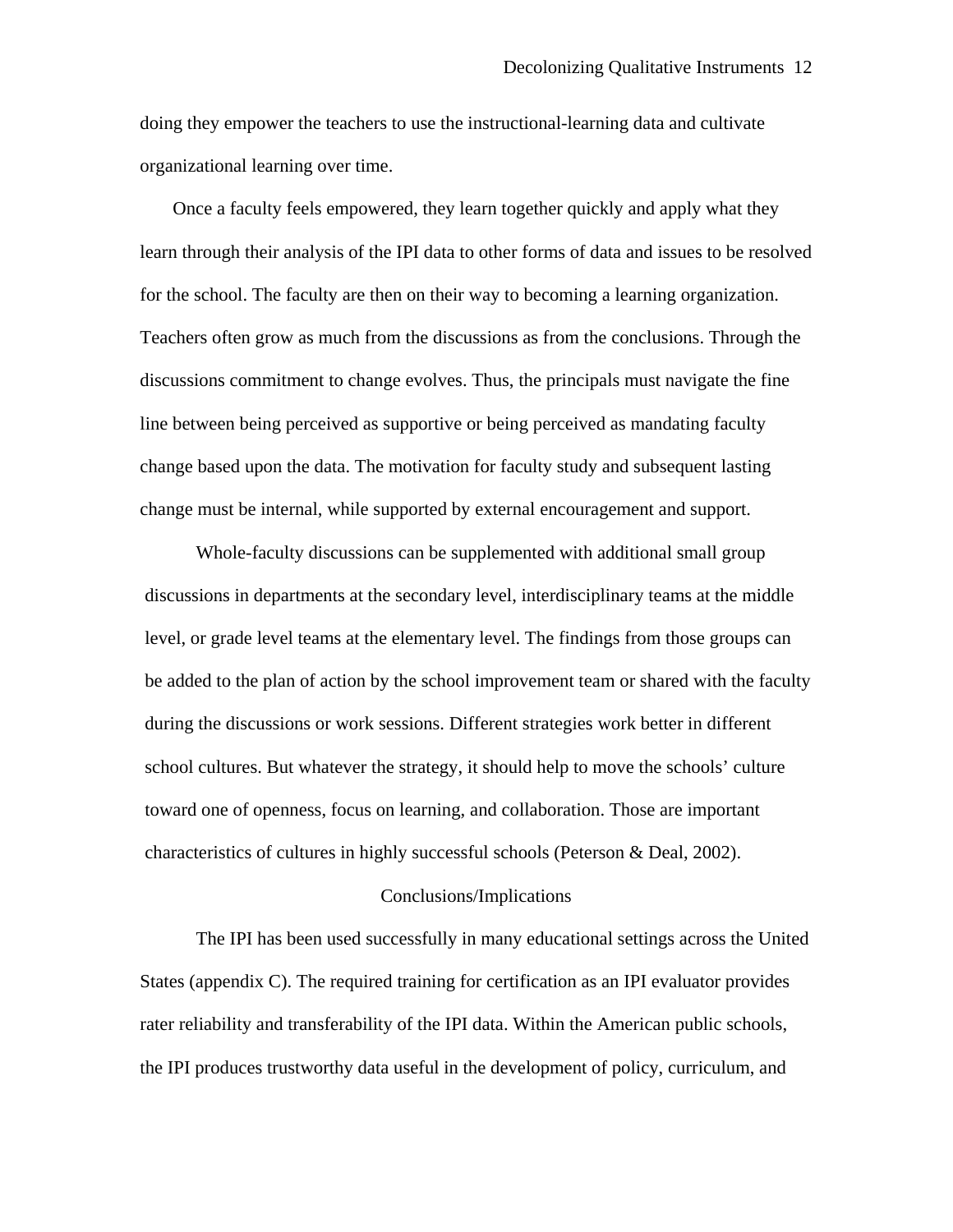programs that enhance student achievement and school improvement. We believe the decolonizing foundation embedded within a multicultural training model design such as proposed with this project enhances the viability of its use in schools with indigenous student populations.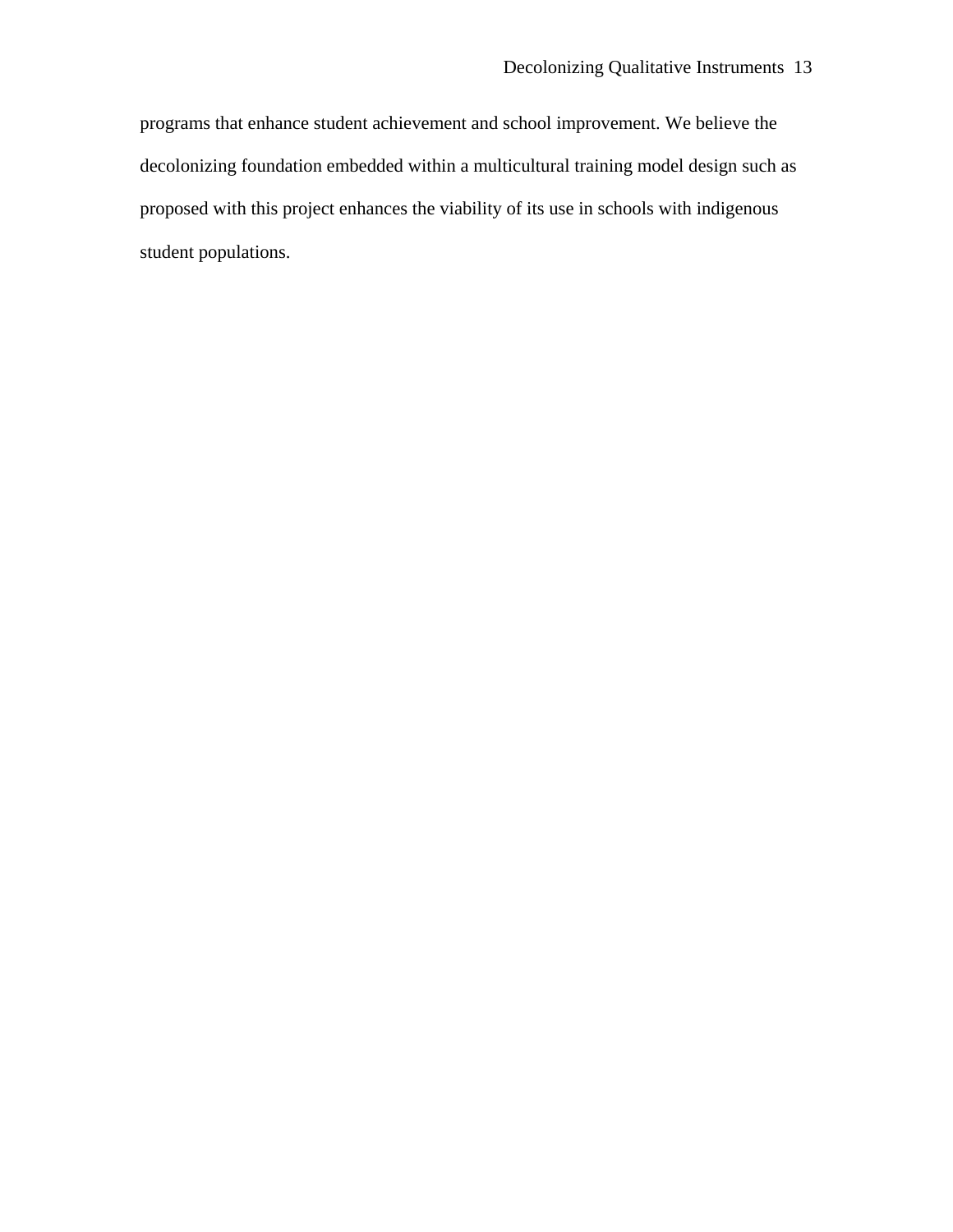# Appendix A

# *IPI Data Collection Protocols*

- Observations take place on "typical" school days when there are no unusual circumstances such as major field trips, assemblies, flu epidemics, etc.
- Observations are conducted on Mondays through Thursdays, avoiding Fridays as teachers seldom view Friday as a typical teaching day.
- Faculty should be informed a few days prior to the data collection day that an observer will be moving throughout classrooms observing student learning. Teachers and students should be asked to go about "business as usual".
- The observer uses a map of the school if needed and moves systematically through the building to ensure that data are gathered proportionately from all instructional settings.
- The observer collects data continuously throughout the school day, repeatedly following the same systematic pattern so each instructional setting (classroom) is observed multiple times. A typical observation day for most schools results in approximately 125-150 observations. Experienced data collectors often get 150- 175 observations in a school day. In large schools, two or more observers collect approximately 250-300 observations. In schools with alternating day curriculum, data should be collected over two days to ensure representation from all learning settings.
- Observations are typically one to three minutes in length, depending upon the amount of time necessary to be certain the observation is categorized accurately.
- The observer codes the students' initial learning experience observed when they enter the learning setting. The observer does not have the prerogative to decide what learning experience to code if the students move from one experience to another during the observation.
- The observer codes the predominant pattern of learning if students are engaged simultaneously in different learning experiences.
- The observer focuses immediately on the students and their learning experiences.
- The observer steps out of the instructional setting to record his/her observation.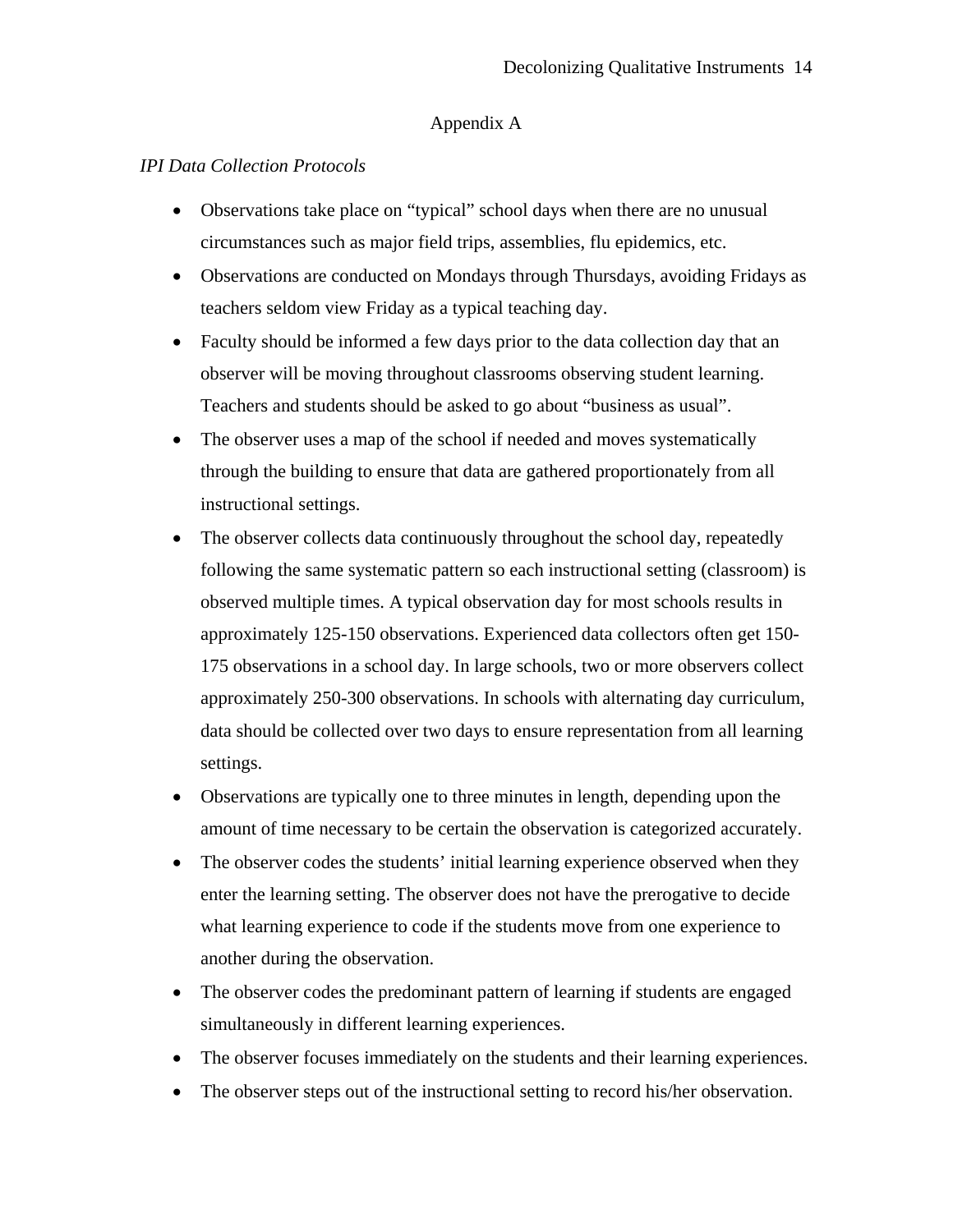- All codes should be anonymous. The observer does not record teacher names or any identifying information with an observation code. The data are "schoolwide" and are not be used in any manner for the purposes of teacher evaluation.
- All classes are observed once before the systematic observation cycle begins again. The observer then repeats the same systematic process multiple times.
- The observer does not record data during "transition" times between subject/content areas. For example, in schools governed by bells and class periods, observations are not made during the first five minutes or last five minutes of the instructional period. In schools without bells, usually elementary schools, observations during transitions from one subject to another are not recorded. The observer should simply return to the class a few minutes later to make the observation.
- The observer designates "core" classes and "non-core" classes on the IPI data recording form. The IPI data analysis creates profiles from the designated data for core observations, non-core observations, and all observations. Core classes are defined as learning settings in language arts, including spelling and reading/literacy, mathematics, science, and social studies. Non-core classes are all other settings, often referred to as "specials" in elementary schools, "exploratory" in middle schools, and "electives" in secondary schools.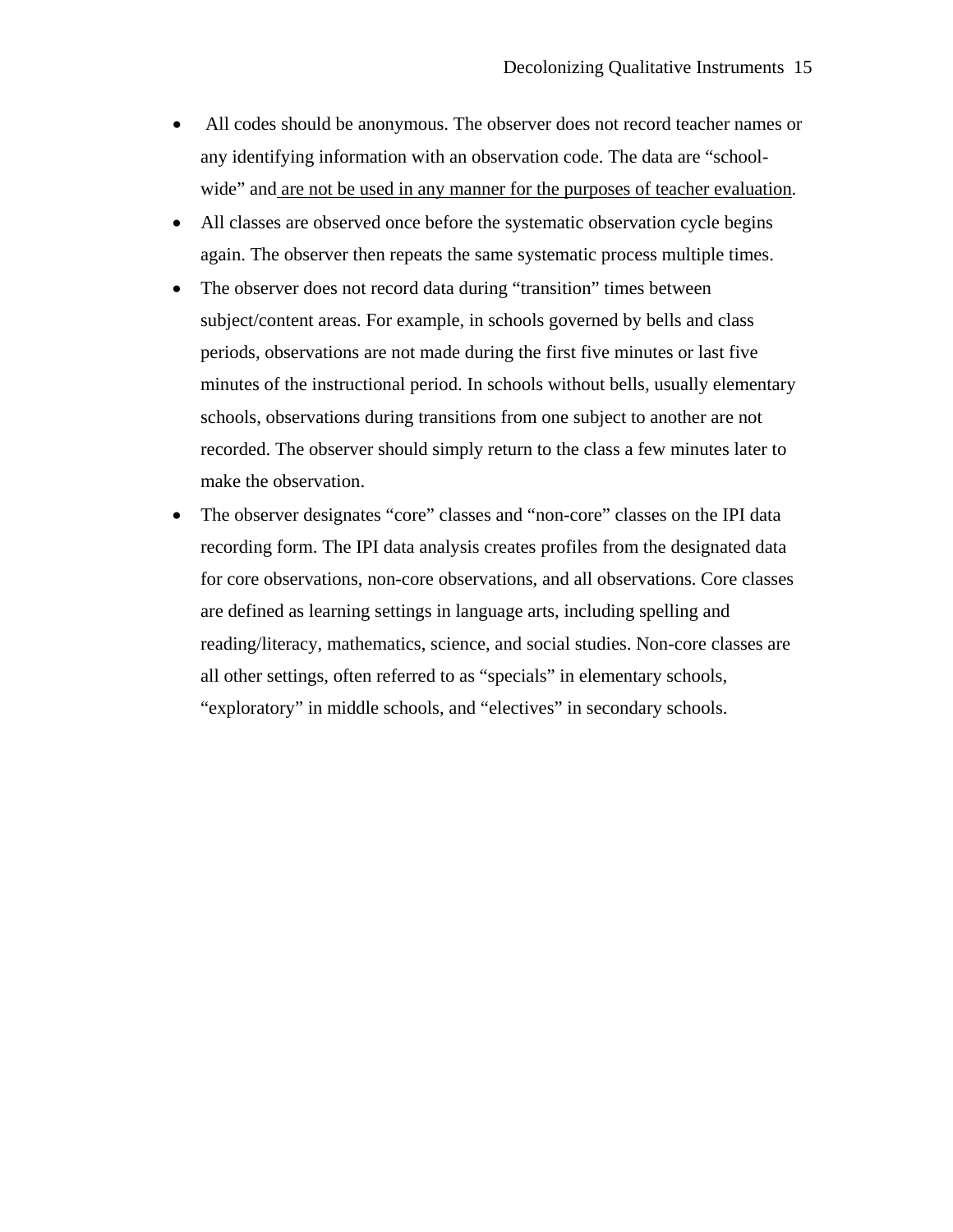# Appendix B

# *Recommended Steps for Teacher Engagement*

The goal for these work sessions is to analyze the IPI profiles and develop a plan of action for instructional change.

- Review and discuss with the whole faculty the IPI categories and the protocols used to collect the IPI data. This review can be a brief 10 minutes total.
- With the faculty divided into small groups of 5-8 per group, ask each group to discuss positive findings from the data. The facilitator might describe it as concepts we should celebrate. Ask each table to list their positive findings on poster paper, share out the groups' findings, and compile a school-wide list of positive findings from the data on poster paper.
- Distribute five (or more) stick-on dots (marking pens can also be used) and ask each participant to use their dots to identify the most significant items on the list. Discuss briefly the items most frequently identified and why the faculty should celebrate those findings.
- Repeat the above process, this time asking each group to discuss the issues of concern (more negative findings) from the data. Repeat the posting, sharing-out, and compiling of a school-wide list of concerns. Provide the faculty with more dots and use them to identify the items of most significant concern.
- Using the list of most significant concerns (by identifying the issues with the most dots), ask each small group to brainstorm two or three strategies for addressing the top three or four issues.
- Share-out and discuss the groups' recommendations, writing the key suggestions on a projection system, overhead, or poster paper.
- If time permits, ask the faculty to discuss in small groups other forms of data that support or reject the information from the IPI profiles. Share-out and discuss the examples as a faculty, recording the examples on a projection system, overhead, or poster paper.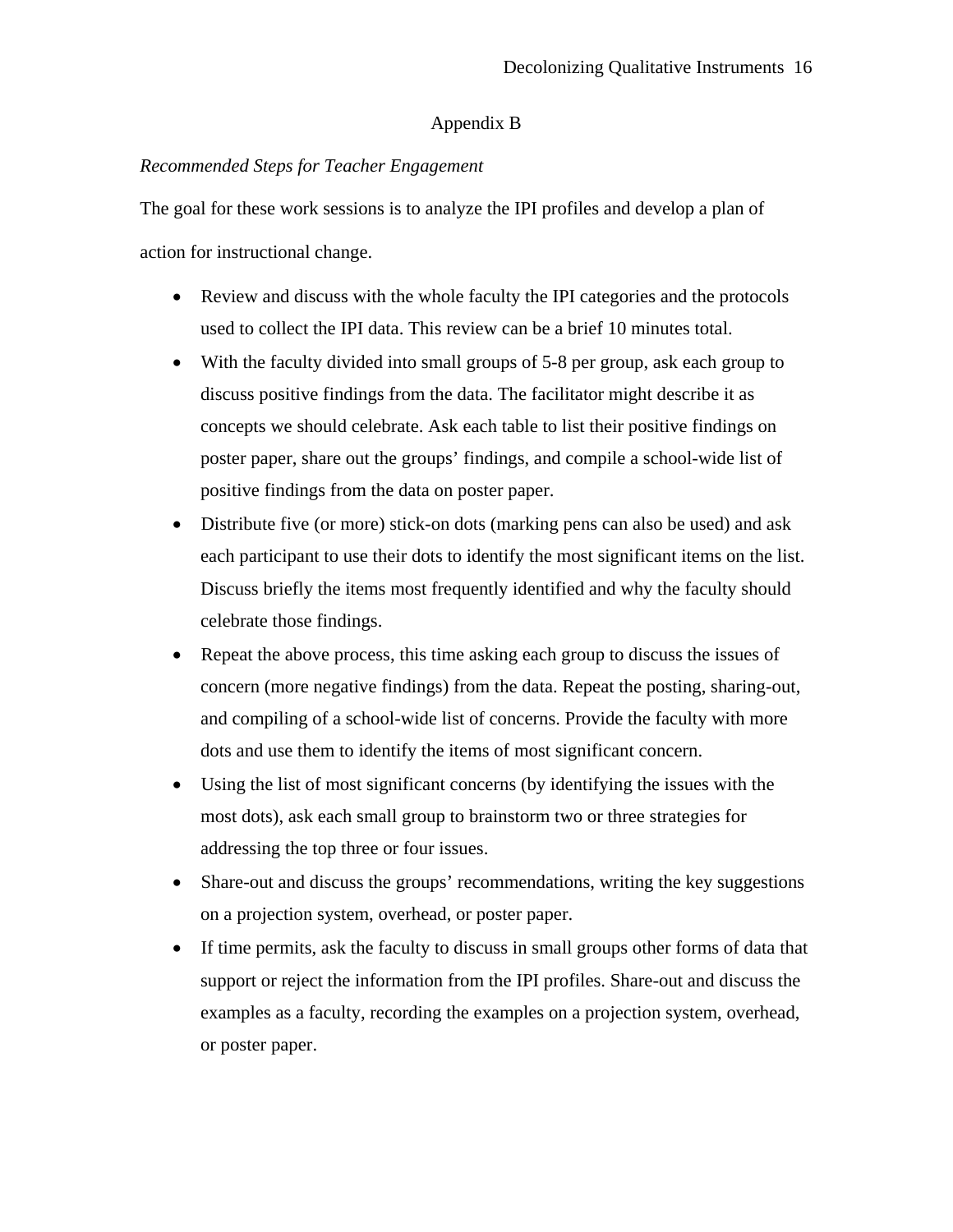- After the faculty discussion, be sure to type up the faculty's comments from the poster papers and share the compilation with the faculty as soon as possible, definitely within two school days.
- In a few weeks or another two or three months, collect another set of IPI profile data and engage the faculty in similar discussions. However, this time, move the conversation toward a deeper analysis of the forms of learning experiences for students that match the higher-order categories of the IPI. Use similar processes for facilitating the analysis and discussions, recording the thoughts of the groups and whole faculty, and returning those thoughts back to the faculty as soon as feasible.
- In subsequent data collections and faculty discussions, begin to look at the data from a longitudinal view. Continue to look for positives and concerns from the data and continue to discuss, record, and share back the faculty's comments and thinking. In addition, near the end of the school year, lead one discussion of the goals for next year and set some appropriate targets for each IPI category that would continue to move the learning experiences for all students toward a higher level of engagement and thinking. Once goals are identified, discuss the forms of professional development that would support achieving the goals and design one or more simple action plans if that seems helpful in accomplishing the stated goals. In addition to needed professional development, the action plans might include tasks and events, responsibilities, and timelines for accomplishing the strategies. Discuss the plan openly, share it in writing with faculty, and develop a system for monitoring progress for each goal.

The above is not meant to be a prescription but rather a set of suggested practices for engaging the faculty in the important discussions that can occur based upon the IPI data profiles.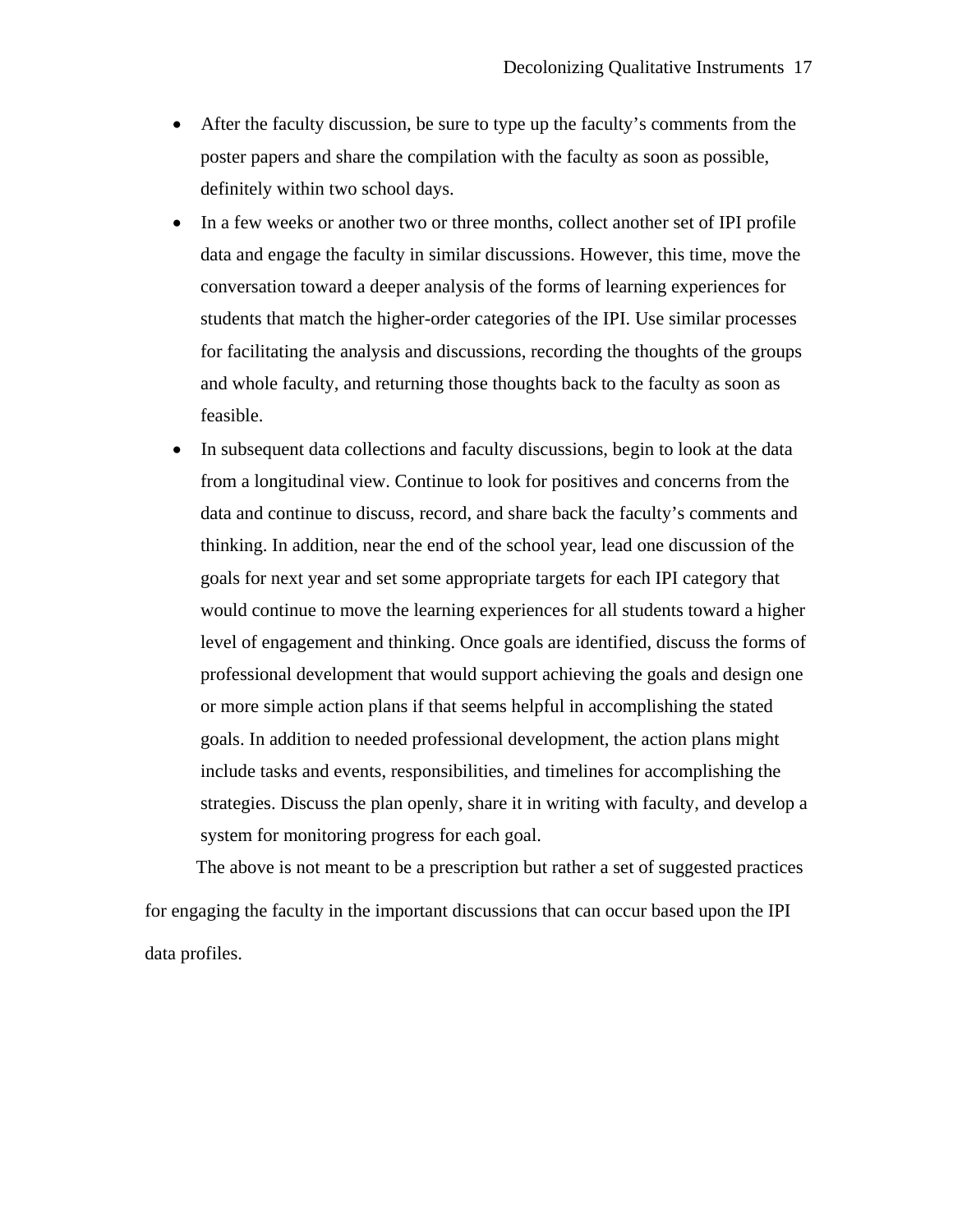# Appendix C

## *Table 1*

The generic representation of the IPI data, providing "typical" profile data from elementary, middle, and high schools for all data (core and non-core) in schools from all types of settings, including rural, suburban, and urban and schools with various student populations from very small to very large. While it is interesting to note some patterns of difference between the levels, conclusions should not be drawn from these data because they were not randomly collected under controlled research conditions.

**Table 1 Typical Percentages for IPI Data in Elementary, Middle, and High Schools (April, 2004)** 

| <b>IPI</b> Category                          | <b>Elementary</b><br><b>Schools</b> | <b>Middle</b><br><b>Schools</b> | <b>High</b><br><b>Schools</b> |
|----------------------------------------------|-------------------------------------|---------------------------------|-------------------------------|
| <b>Student Active Engaged Learning</b>       | $15 - 25$                           | $15-20$                         | $15-20$                       |
| <b>Student Learning Conversations</b>        | $3 - 5$                             | $3-5$                           | $3 - 5$                       |
| <b>Teacher-Led Instruction</b>               | $35-40$                             | $35 - 45$                       | $30-40$                       |
| <b>Student Work with Teacher Engaged</b>     | $20 - 30$                           | $20 - 30$                       | $15-20$                       |
| <b>Student Work with Teacher Not Engaged</b> | $5-10$                              | $10-20$                         | $15-20$                       |
| <b>Complete Disengagement</b>                | $3 - 8$                             | $5 - 10$                        | $5 - 15$                      |

### *Table 2*

Table 2 reports the typical percentage differences between core and non-core classes and more effective and less effective schools. The more effective and less effective schools were designated based upon available student achievement data in those schools. Schools in this table are also from the varied types of educational settings, including elementary, middle, and high schools and rural, suburban, and urban settings, as well as small, medium, and large enrollment schools. As previously cautioned, while it is interesting to see the patterns in the table, conclusions should not be drawn from these data because they were not randomly collected under controlled research conditions.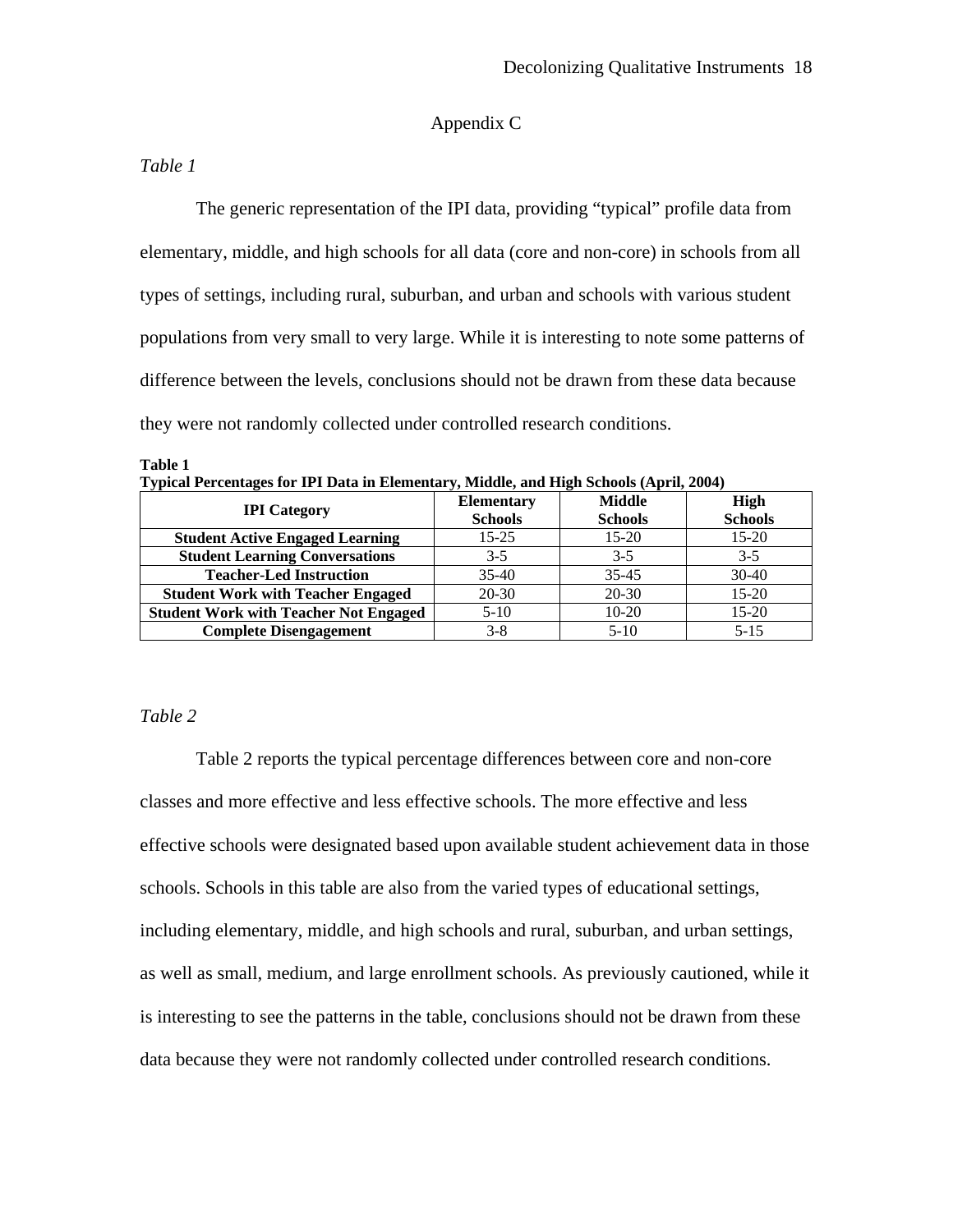| <b>IPI</b> Category                          | <b>Typical</b> | Core    | Non-<br>Core | More<br><b>Effective</b> | Less<br><b>Effective</b> |
|----------------------------------------------|----------------|---------|--------------|--------------------------|--------------------------|
| <b>Student Active Engaged Learning</b>       | $15-20$        | ${<}15$ | $<$ 25       | >25                      | $15 - 20$                |
| <b>Student Learning Conversations</b>        | $3-5$          | $5-10$  | $<$ 5        | $5-10$                   |                          |
| <b>Teacher-Led Instruction</b>               | $30-45$        | >40     | $<$ 40       | $35 - 45$                | $30-40$                  |
| <b>Student Work with Teacher Engaged</b>     | $20-30$        | $>25$   | ${<}25$      | $15 - 25$                | $>25$                    |
| <b>Student Work with Teacher Not Engaged</b> | $10-20$        | >20     | < 20         | $5-10$                   | $10-20$                  |
| <b>Complete Disengagement</b>                | $5-10$         | >5      | $<$ 5        | ${<}3$                   | >5                       |
|                                              |                |         |              |                          |                          |

**Table 2 Typical Percentages for IPI Data for Core, Non-Core, More Effective, and Less Effective Schools (January, 2005)** 

*Tables 3, 4, and 5* 

These tables contain data from middle-level schools that participated in Project ASSIST and the National Association of Secondary School principals' National Study of Highly Successful Middle Level Schools and Their Leaders. Both studies were conducted by the Middle Level Leadership Center. The six schools from the NASSP study were identified through an extensive national search of highly successful middle level schools and a subsequent confirmatory analysis of multiple forms of school data. The IPI data for the six schools were collected in 2002 during two-day site visits to the schools after the schools were identified as exemplary. The five middle schools from Project ASSIST consistently had student achievement in the bottom five percent of middle level schools in a mid-western state. The IPI data were collected in the five schools in 2003 as baseline data before the beginning of a multi-year school improvement project for each school. Unlike the data presented in Tables 1 and 2, the data in Tables 3, 4, and 5 from these two "outlier" sets of schools were collected in controlled research conditions and were analyzed for significant differences. Even with a relatively small number of schools to analyze, the findings provide important insight about the differences in schools where students are relatively unsuccessful and schools where students are relatively successful.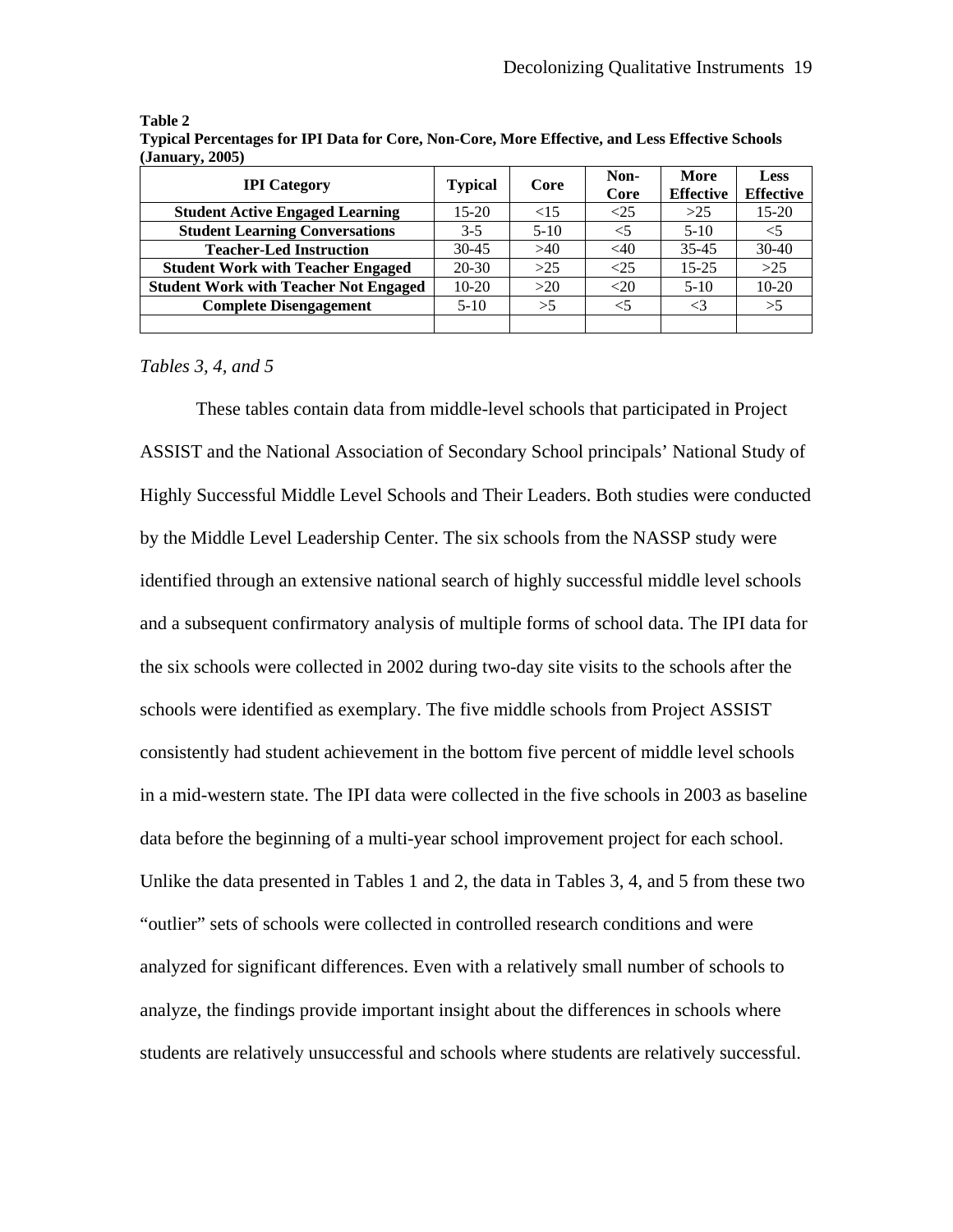As is evident from the tables, the tests of differences for means were significant for most comparisons.

The more obvious differences between the two sets of schools presented in Table 3 are for the categories of Student Active Engaged Learning, Student Work with Teacher Engaged, and Complete Disengagement. The percent of observations in the highly successful schools for Student Active Engaged Learning was nearly twice that for the very unsuccessful schools while the percentages of observations for Student Work with Teacher Engaged were essentially reversed, with considerably more observations in the very unsuccessful schools. The most glaring difference between the two sets of schools may be the data for the Complete Disengagement category where the observations for the very unsuccessful schools was more than eight times that of the highly successful schools.

#### **Table 3**

**IPI Data for the Six IPI Coding Categories from Highly Successful and Very Unsuccessful Middle Schools (February, 2005)** 

|                                            | Highly     | Very         | Significance |  |
|--------------------------------------------|------------|--------------|--------------|--|
| <b>IPI</b> Category                        | Successful | Unsuccessful | Level        |  |
| <b>Student Active Engaged Learning</b>     | 29.3       | 16.0         | .070         |  |
| <b>Student Learning Conversations</b>      | 3.3        | 0.2          | $.004*$      |  |
| <b>Teacher-Led Instruction</b>             | 40.5       | 33.2         | .197         |  |
| <b>Student Work w/ Teacher Engaged</b>     | 17.3       | 28.4         | $.002*$      |  |
| <b>Student Work w/ Teacher Not Engaged</b> | 8.5        | 13.6         | .309         |  |
| <b>Complete Disengagement</b>              | 1.0        | 8.4          | $.000*$      |  |

 The data in the first two columns of Table 4 are organized in pairs that reflect the original broad themes of the IPI. The Student Engaged Instruction grouping includes categories five and six and represents the total percentages of higher-order learning. The difference is clearly significant. The second grouping, Teacher Directed Instruction, is categories three and four and is clearly different but not significant at the .05 level. The third grouping is labeled disengagement and includes categories one and two. Again, the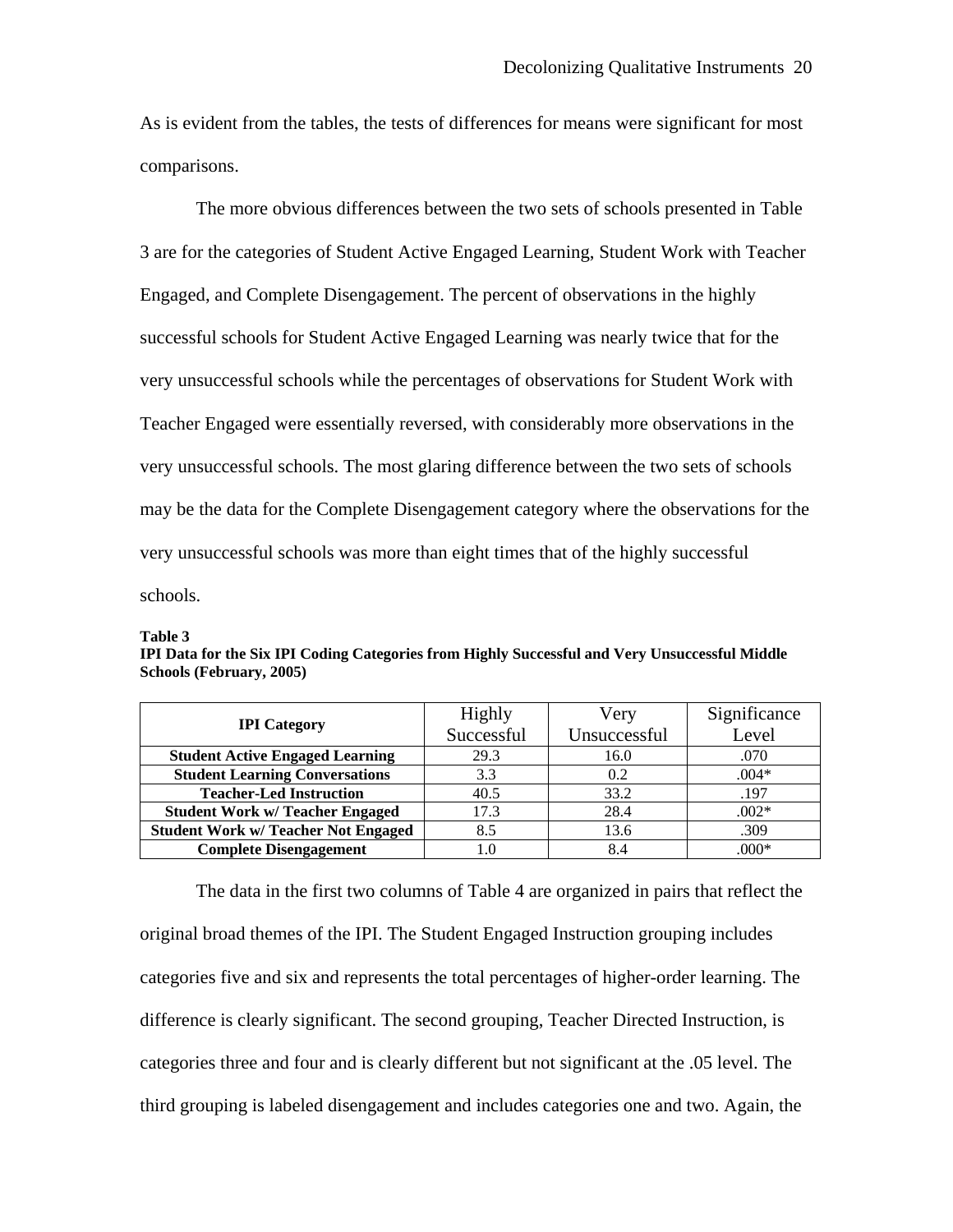difference is clearly significant. In essence, students in more successful schools are significantly more engaged in higher-order learning experiences than students in less successful, low-achieving schools. On the issue of the categories that merge teacher disengagement and student disengagement, the students and teachers in the lowachieving schools are significantly more likely to be disengaged than those in higher achieving schools.

#### **Table 4**

|                                       |  | IPI Data Merged for the Three Broad Themes from Highly Successful and Very Unsuccessful Middle |
|---------------------------------------|--|------------------------------------------------------------------------------------------------|
| <b>Level Schools (February, 2005)</b> |  |                                                                                                |

|                                            | <b>Broad</b>  | <b>Highly</b>     | Verv                | Signif. |
|--------------------------------------------|---------------|-------------------|---------------------|---------|
| <b>IPI</b> Category                        | <b>Themes</b> | <b>Successful</b> | <b>Unsuccessful</b> | Level   |
| <b>Student Active Engaged Learning</b>     | Student       |                   |                     |         |
| <b>Student Learning Conversations</b>      | Engaged       | 32.6              | 16.2                | $.046*$ |
|                                            | Instruction   |                   |                     |         |
| <b>Teacher-Led Instruction</b>             | Teacher-      |                   |                     |         |
|                                            | Directed      | 57.8              | 61.6                | .052    |
| <b>Student Work w/ Teacher Engaged</b>     | Instruction   |                   |                     |         |
| <b>Student Work w/ Teacher Not Engaged</b> | Disengage-    | 9.5               | 22.0                | $.035*$ |
| <b>Complete Disengagement</b>              | ment          |                   |                     |         |

Perhaps the most informative analysis is found in the differences between the two sets of schools when the data are grouped into categories 4, 5, and 6 and categories 1, 2, and 3. For both category groupings, the differences are significant. Students in highly successful schools are significantly more likely to be engaged in higher-order thinking with teachers who are actively teaching the students. Students in less successful schools are more likely to be doing seatwork with or without the teachers' support or disengaged from learning. This grouping is especially interesting when the ratio of percentages between the highly successful schools and the very unsuccessful schools are compared. In the highly successful schools the ratio of categories 4-5-6 to categories 1-2-3 is approximately 3:1. In the very unsuccessful schools, the ratio is almost exactly 1:1. These findings provide a very strong argument that student learning experiences in schools with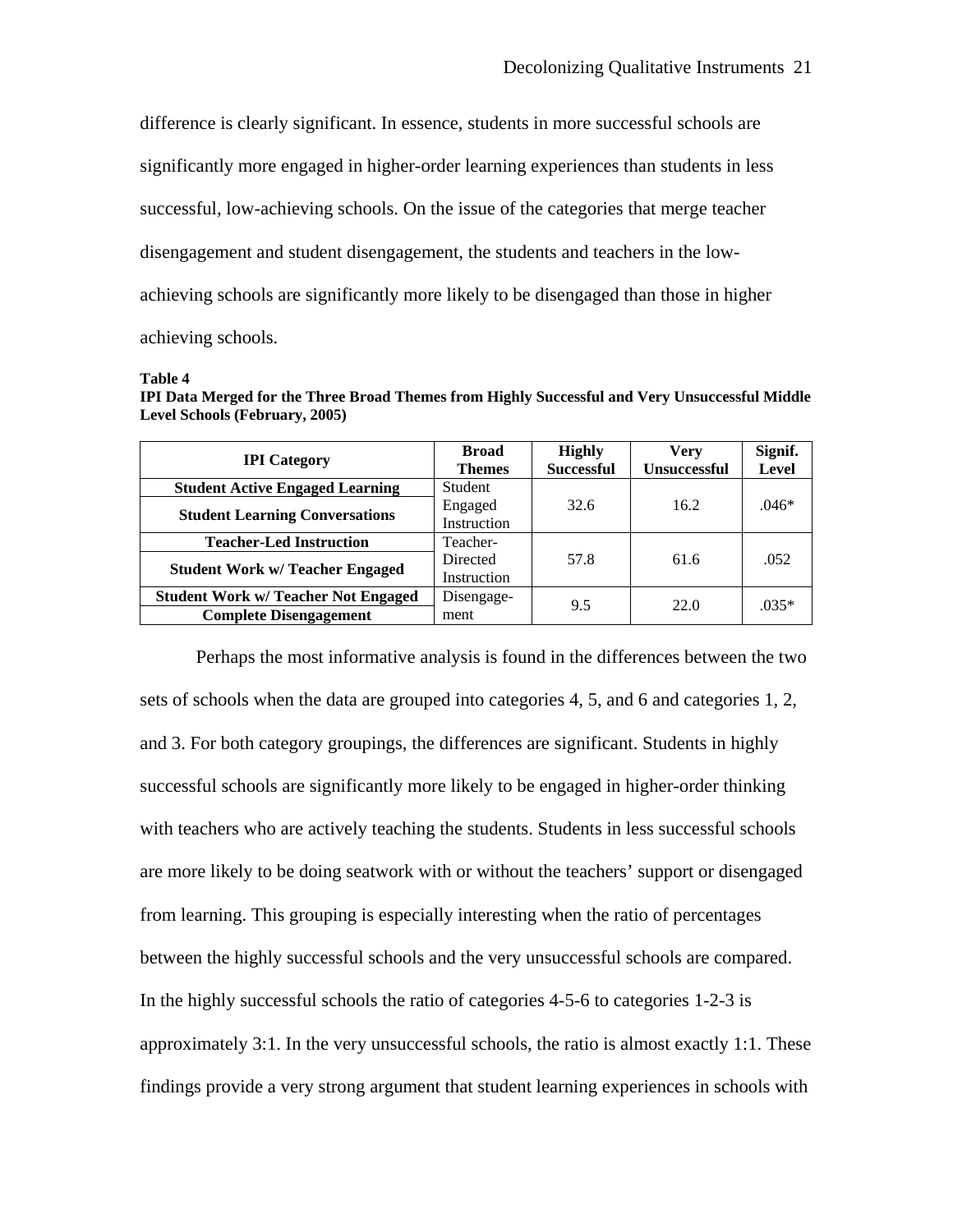higher achievement engage students more frequently in higher-order learning and experiences where the teacher takes an active role in leading the learning. In less successful schools, the students are more frequently engaged in more passive learning experiences or disengaged. These data paint a very different picture of instruction in high achieving and low achieving schools.

#### **Table 5**

**IPI Data Merged into Two Divisions of categories 4-5-6 and 1-2-3 from Highly Successful and Very Unsuccessful Middle Level Schools (February, 2005)** 

| <b>IPI</b> Category                        | <b>Highly</b><br><b>Successful</b> | Verv<br><b>Unsuccessful</b> | <b>Significance Level</b> |
|--------------------------------------------|------------------------------------|-----------------------------|---------------------------|
| <b>Student Active Engaged Learning</b>     |                                    |                             |                           |
| <b>Student Learning Conversations</b>      | 73.1                               | 49.4                        | $.004*$                   |
| <b>Teacher Led Instruction</b>             |                                    |                             |                           |
| <b>Student Work w/ Teacher Engaged</b>     |                                    |                             |                           |
| <b>Student Work w/ Teacher Not Engaged</b> | 26.8                               | 50.4                        | $.006*$                   |
| <b>Complete Disengagement</b>              |                                    |                             |                           |

# *The Research Road Ahead*

 In recent years the IPI process has been recommended in two national principal publications (National Association of Secondary School principals, 2004, 2006). It has also been used extensively in several large urban school systems and in hundreds of suburban, small city, and urban districts. State departments of education in four Midwestern states recommend the process for their schools in jeopardy of not meeting academic yearly progress and in their non-jeopardy school improvement initiatives. The regional educational agencies in those states regularly provide professional development to their teacher-leaders and principals. In one state, the National Board Certified teachers are being trained in the process so they can be pro-active leaders for instructional change in their schools. Most of these initiatives centered on the use of the IPI have unfolded in the past three or four years. Now that hundreds of schools across the Midwest are using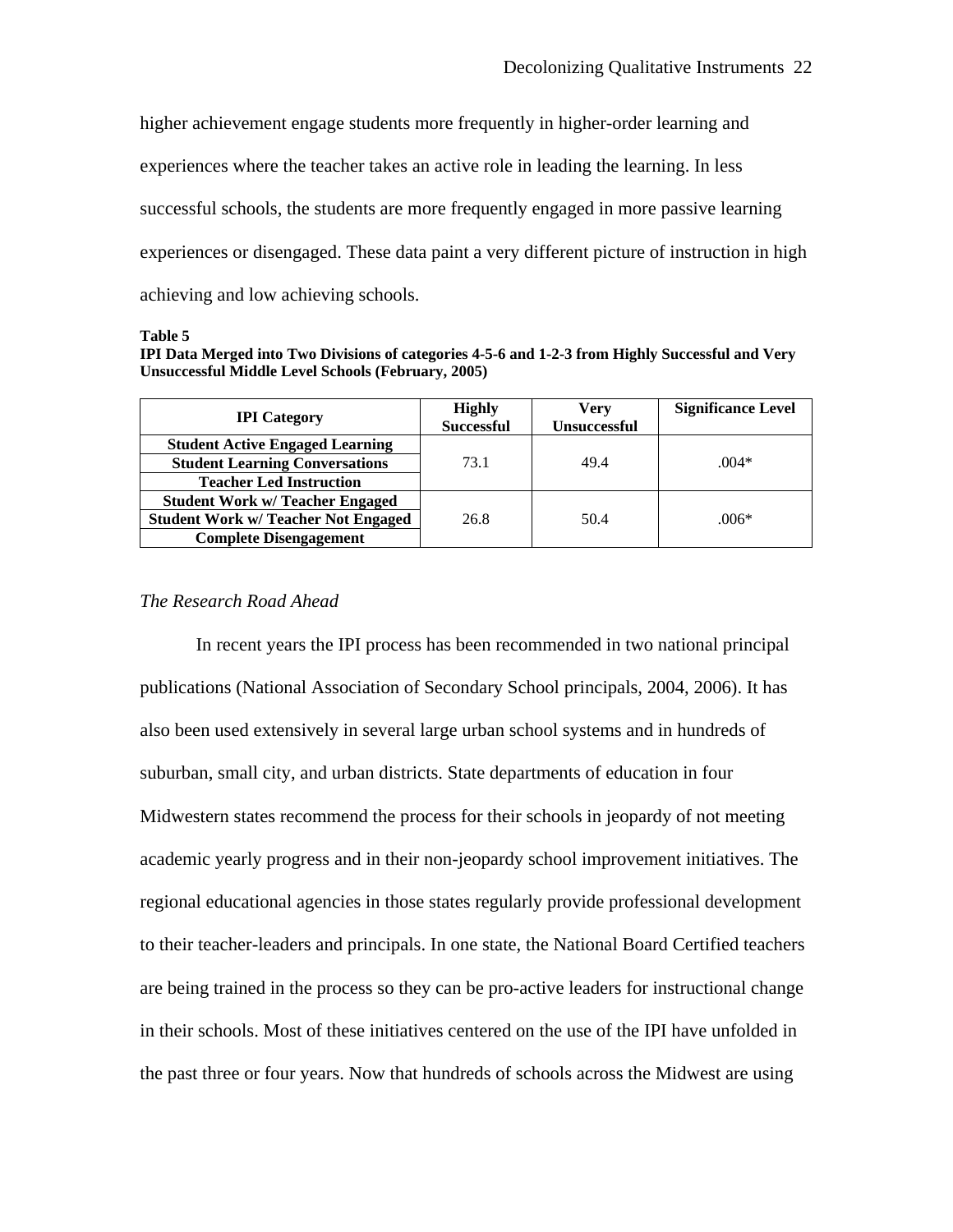the instrument, and hundreds are using the IPI process in large urban district, the "n" for research is reaching a critical mass. Research studies currently under way include an analysis of the relationships between IPI profiles and student achievement as measured by state standardized assessment in three Midwestern states. In one state, data are available for nearly 200 schools and in another data are available for more than 100 schools. The data collection process is currently under way in those states. In the third state, aggressive training of leaders will produce a population of more than 100 schools within the next year, again setting the stage for analysis of the IPI profiles with state tests of student achievement. In one major urban district, every principal and many teacher leaders have been trained in the process. In the nearly 100 schools, data from the IPI profiles, from the "valued-added" assessments, and from the state achievement measures in language arts and mathematics are now available and in preliminary analysis. Initial review of the data by the district leaders reports positive correlations between the higherorder IPI categories, "value-added measures" and student achievement. In the coming months additional opportunities for data analysis will unfold in another Midwestern state that will have approximately 50 schools soon using the IPI process.

 School improvement is a complex mix of many strategies and components articulated together into a sum larger than its parts. However, the potential of a single tool or process should never be overlooked or underestimated. In the near future, data from three Midwestern states and from urban settings in four other states will provide valuable insight about the utility of the IPI as a tool for profiling student learning and, more importantly, as a tool for promoting faculty reflection and problem-solving. Once the latter is documented, then the next step will be to study the organizations for a period of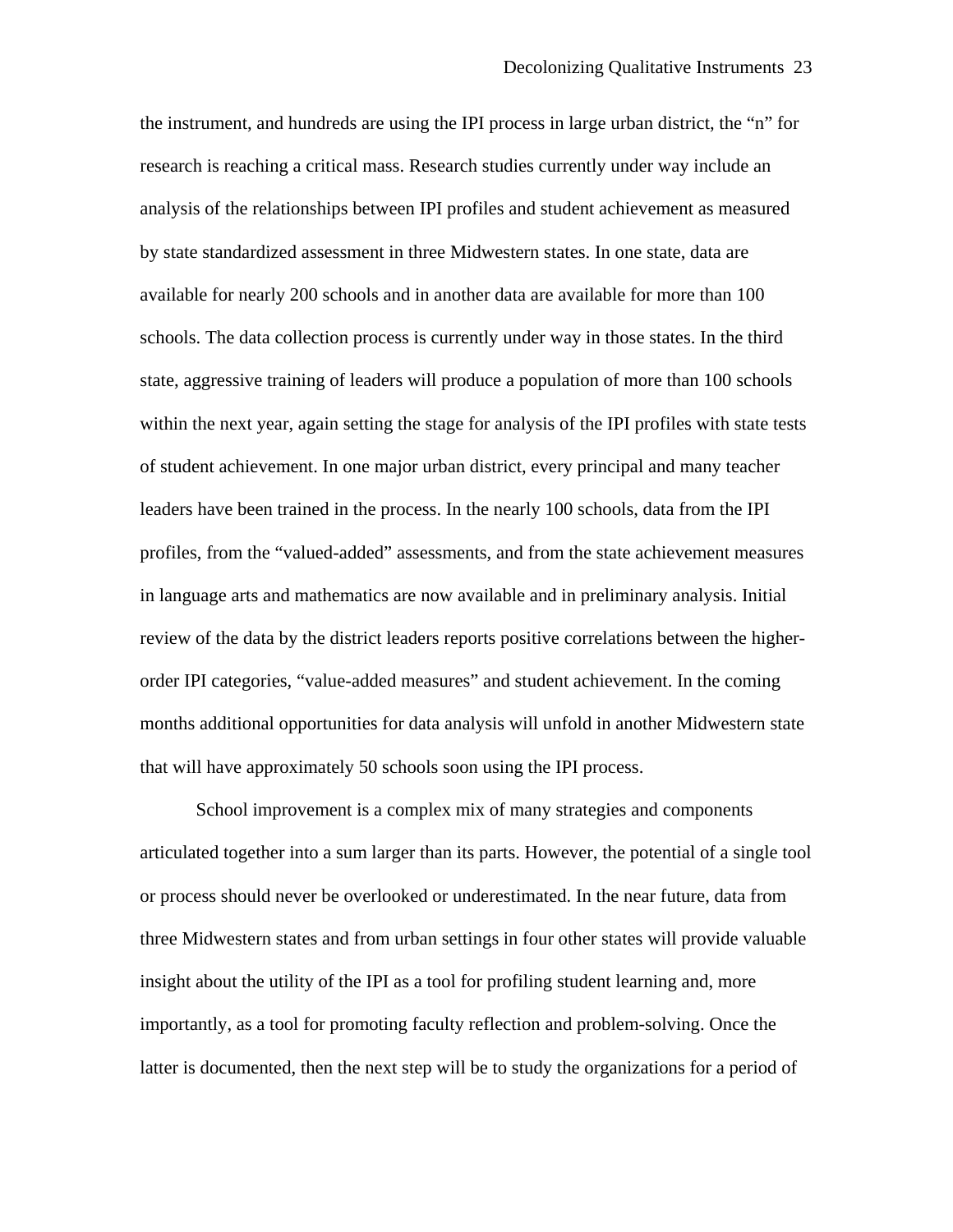time to determine the degree to which the effective use of the IPI fosters organizational learning and increases student achievement.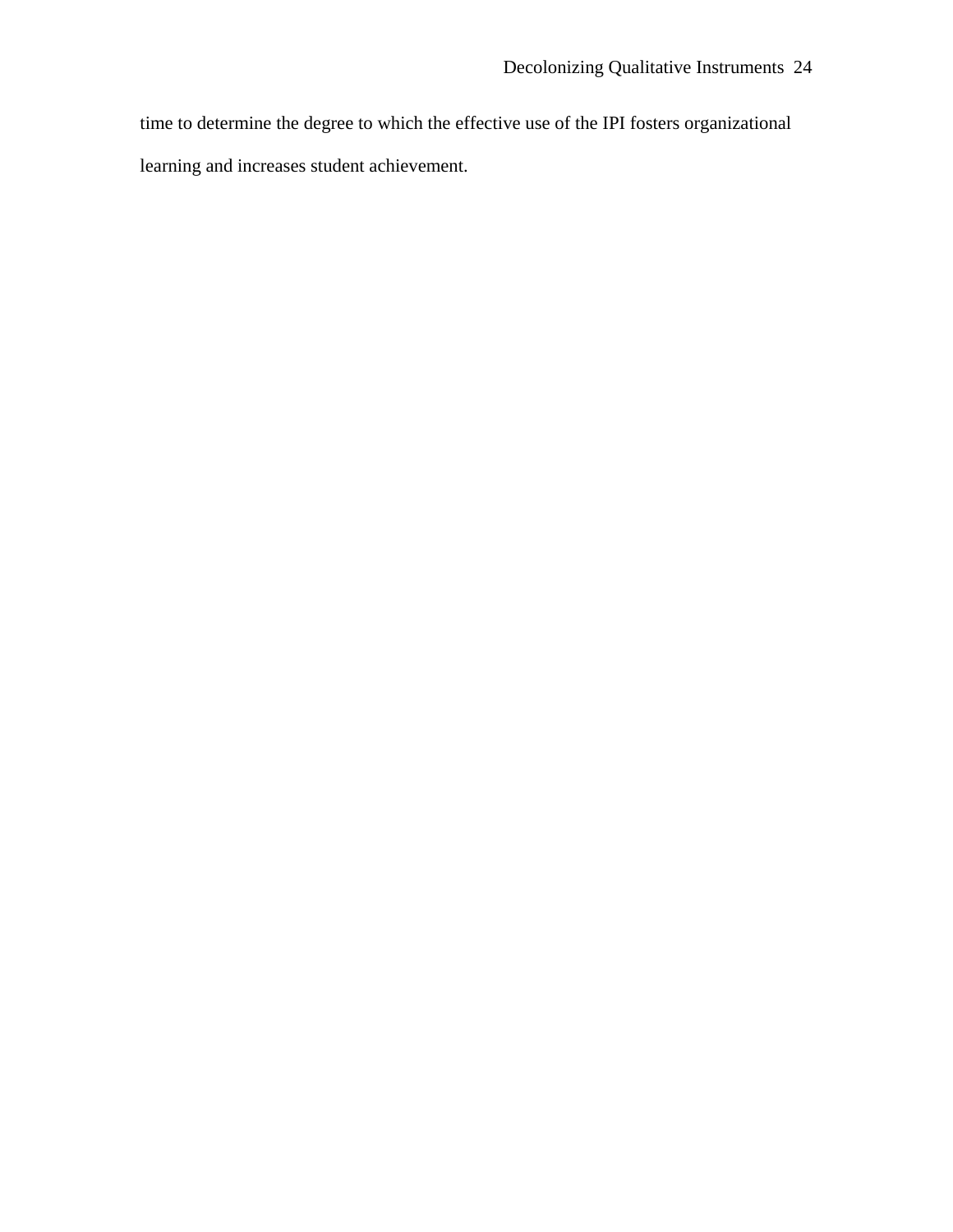#### References

- Diamond, P. (2003). *A fire in your belly: Maori leaders speak.* Wellington, Aotearoa New Zealand: Huia Publisher.
- DuFour, R., Eaker, R., & DuFour, R. (Eds.) (2005). *On common ground: The power of professional learning communities*. Bloomington, IN: National Education Service.
- Grande, S. (2004). *Red pedagogy: Native American social and political thought.* Lanham, MA: Rowman & Littlefield Publisher, Inc.
- Hopkins, D., Ainscow, M., & West, W. (1994). *School improvement in an era of change*. New York: Teachers College Press.
- Lomawaima, K. T. (2000). Tribal Sovereigns: Reframing research in American Indian education. *Harvard Educational Review, 70*(1), 1-21.
- National Association of Secondary principals. (2004). *Breaking ranks II: Strategies for leading high school reform*. Reston, VA: Author.
- National Association of Secondary principals. (2006). *Breaking ranks in the middle: Strategies for leading middle school reform*. Reston, VA: Author.
- Newmann, F.M., & Wehlage, G.G. (1995). *Successful school restructuring: A report to the public and educators by the Center on Organization and Restructuring of Schools.* Washington, DC: American Federation of Teachers.

Painter, B. (1998). *The impact of school leadership on student engagement and perceptions of teacher-student relationships.* Unpublished doctoral dissertation, University of Missouri, Columbia.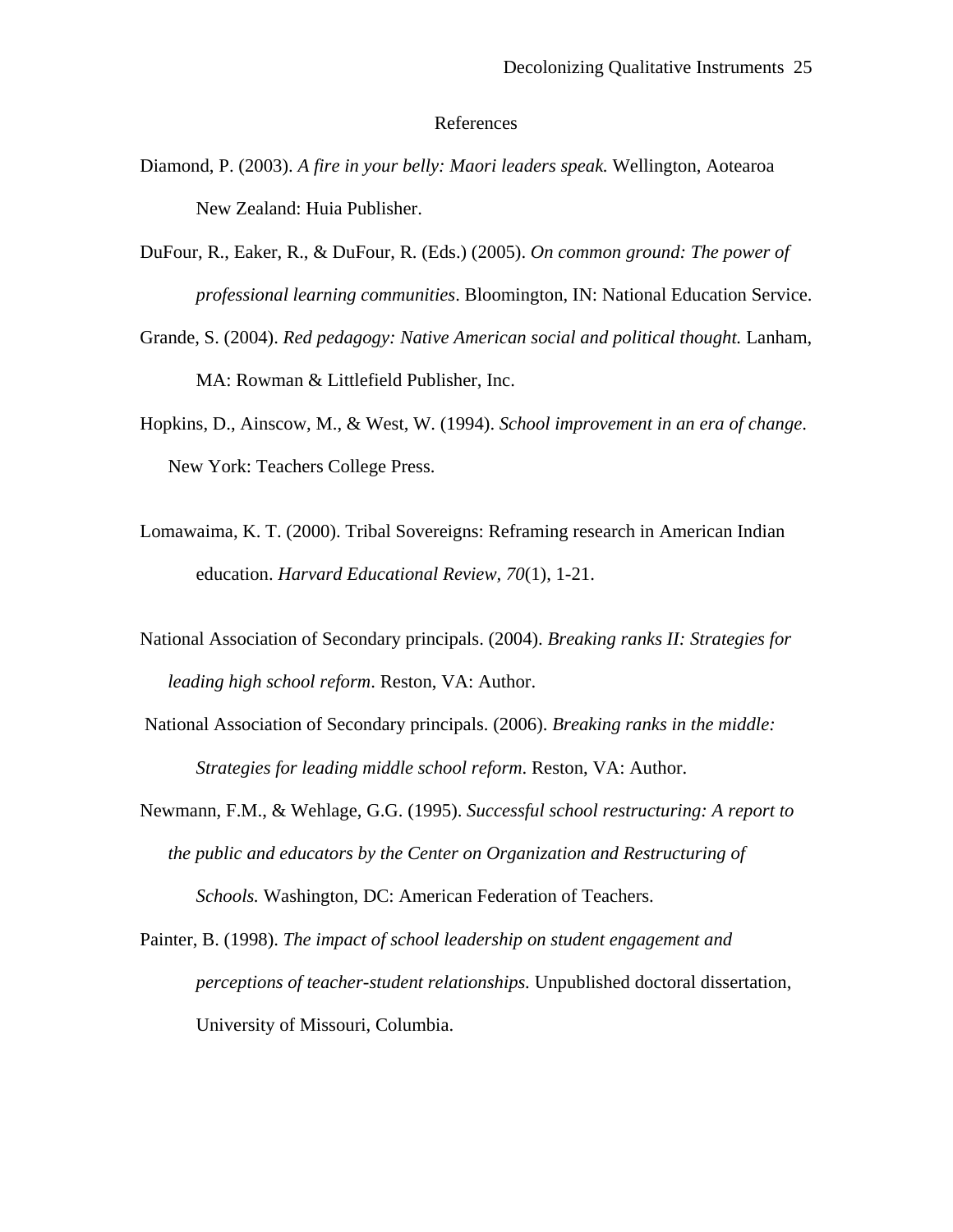- Peterson, K. & Deal, T. (2002). *The shaping school culture fieldbook*. San Francisco: Jossey-Bass.
- Pewewardy, C. (2002). Learning styles of American Indian/Alaska Native students: A review of the literature and implications for practice. *Journal of Merican Indian Education,* v41, 3.
- Smith, L.T. (1999). *Decolonizing methodologies: Research and indigenous peoples.*  London: Zed Books Ltd.
- Swisher, K. (1994). American Indian learning styles survey: An assessment of teachers knowledge. *The Journal of Educational Issues of Language Minority Students, 13,* 59-77.
- Quinn, D. (1999). *The impact of principal leadership behaviors on instructional practice*. Unpublished doctoral dissertation, University of Missouri, Columbia.
- Quinn, D. (2002). The impact of principal leadership behaviors on instructional practice and student engagement. *Journal of Educational Administration*, 40(4/5), 447- 467.
- Quinn, D.M., Gruenert, S.W., & Valentine, J.W. (1999). *Using data for school improvement*. (National Alliance of Middle Level Schools, Turning Points: Recommendations into Action Monograph). Reston, VA: National Association of Secondary School principals.
- Valentine, J. (2005). *The instructional practices inventory: A process for profiling student engaged learning for school improvement*. Columbia, MO: Middle Level Leadership Center web site, [www.education.missouri.edu/ELPA/MLLC/.](http://www.education.missouri.edu/ELPA/MLLC/)